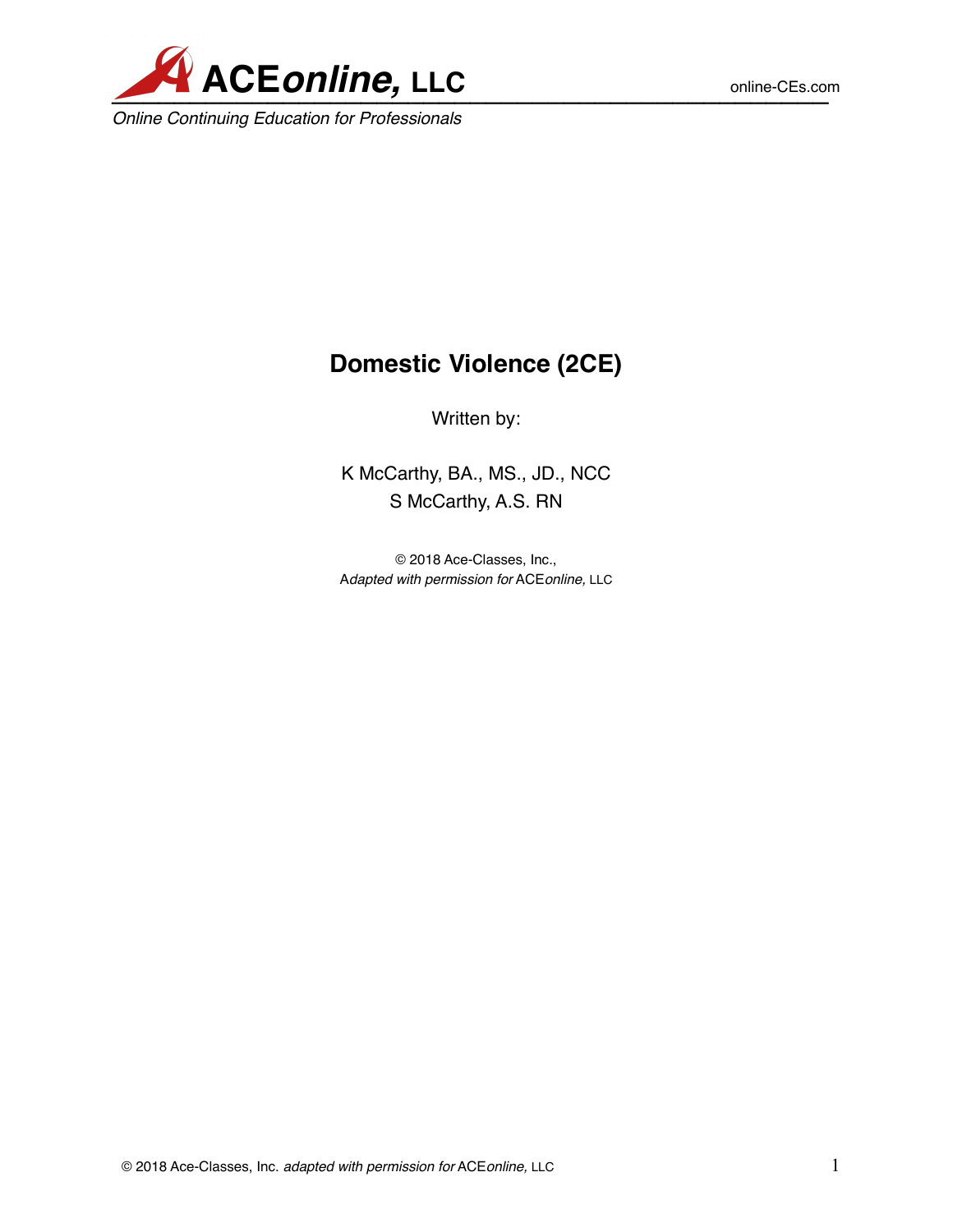*Online Continuing Education for Professionals*

# **Course Outline:**

| I. Defining Domestic Violence               | 3  |
|---------------------------------------------|----|
| II. Prevalence of Domestic Violence         | 3  |
| A. National Statistics                      | 3  |
| <b>B. Florida Statistics &amp; Laws</b>     | 4  |
| III. Signs of an Abusive Relationship       | 7  |
| IV. Types of Domestic Violence              | 8  |
| A. Physical Violence                        | 8  |
| <b>B. Emotional or Psychological Abuse</b>  | 9  |
| C. Sexual Abuse                             | 9  |
| D. Economic or Financial Abuse              | 9  |
| E. Stalking                                 | 9  |
| V. Understanding Domestic Violence Behavior | 10 |
| VI. Cycle of Violence                       | 12 |
| <b>VII. Warning Signs</b>                   | 13 |
| A. In General                               | 13 |
| <b>B.</b> Physical Violence                 | 13 |
| C. Isolation                                | 14 |
| D. Psychological                            | 14 |
| <b>VIII. Universal Screening</b>            | 14 |
| IX. Help for Victims of Domestic Violence   | 15 |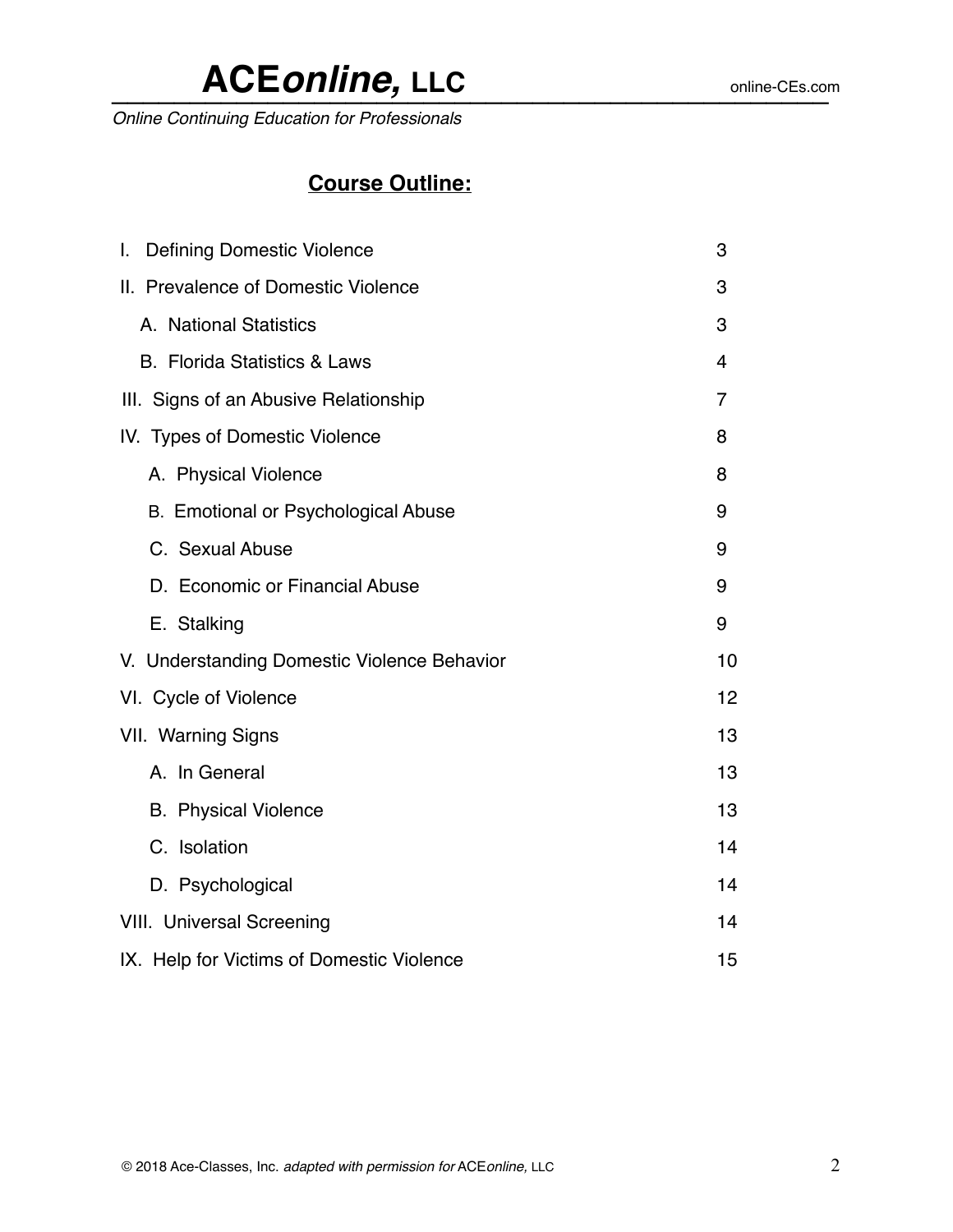*Online Continuing Education for Professionals*

### **I. Defining Domestic Violence**

Domestic violence as a pattern of abusive behavior in any relationship that is used by one partner to gain or maintain power and control over another intimate partner. Domestic violence can be physical, sexual, emotional, economic, or psychological actions or threats of actions that influence another person. This includes any behaviors that intimidate, manipulate, humiliate, isolate, frighten, terrorize, coerce, threaten, blame, hurt, injure, or wound someone.

#### **II. Prevalence of Domestic Violence**

#### **A. National Statistics**

- More than 1 in 3 women (35.6%) and more than 1 in 4 men (28.5%) have experienced Intimate Partner Violence "IPV" that included rape, physical violence and/or stalking by an intimate partner in their lifetime.
- IPV alone affects more than 10 million people each year, or an average of 20 people per minute.
- Nearly 3 in 10 women (29%) and 1 in 10 men (10%) have experienced rape, physical violence and/or stalking by a partner and report a related impact on their functioning, which included being fearful, concerned for safety, post traumatic stress disorder (PTSD) symptoms, need for health care, injury, contacting a crisis hotline, need for housing services, need for victim's advocate services, need for legal services, missed at least one day of work or school).
- About 1 in 4 women (24.3%) and 1 in 7 men (13.8%) have experienced severe physical violence by an intimate partner (e.g., hit with a fist or something hard, beaten, slammed against something) at some point in their lifetime.
- Nearly 1 in 10 women (9.4%) has been raped by an intimate partner in her lifetime, and an estimated 16.9% of women and 8.0% of men have experienced sexual violence other than rape by an intimate partner at some point in their lifetime.
- Nearly half of all women and men in the United States have experienced psychological aggression by an intimate partner in their lifetime (48.4% and 48.8%, respectively).
- Females ages 18 to 24 and 25 to 34 generally experienced the highest rates of intimate partner violence.
- From 1994 to 2013, about 4 in 5 victims of intimate partner violence were female.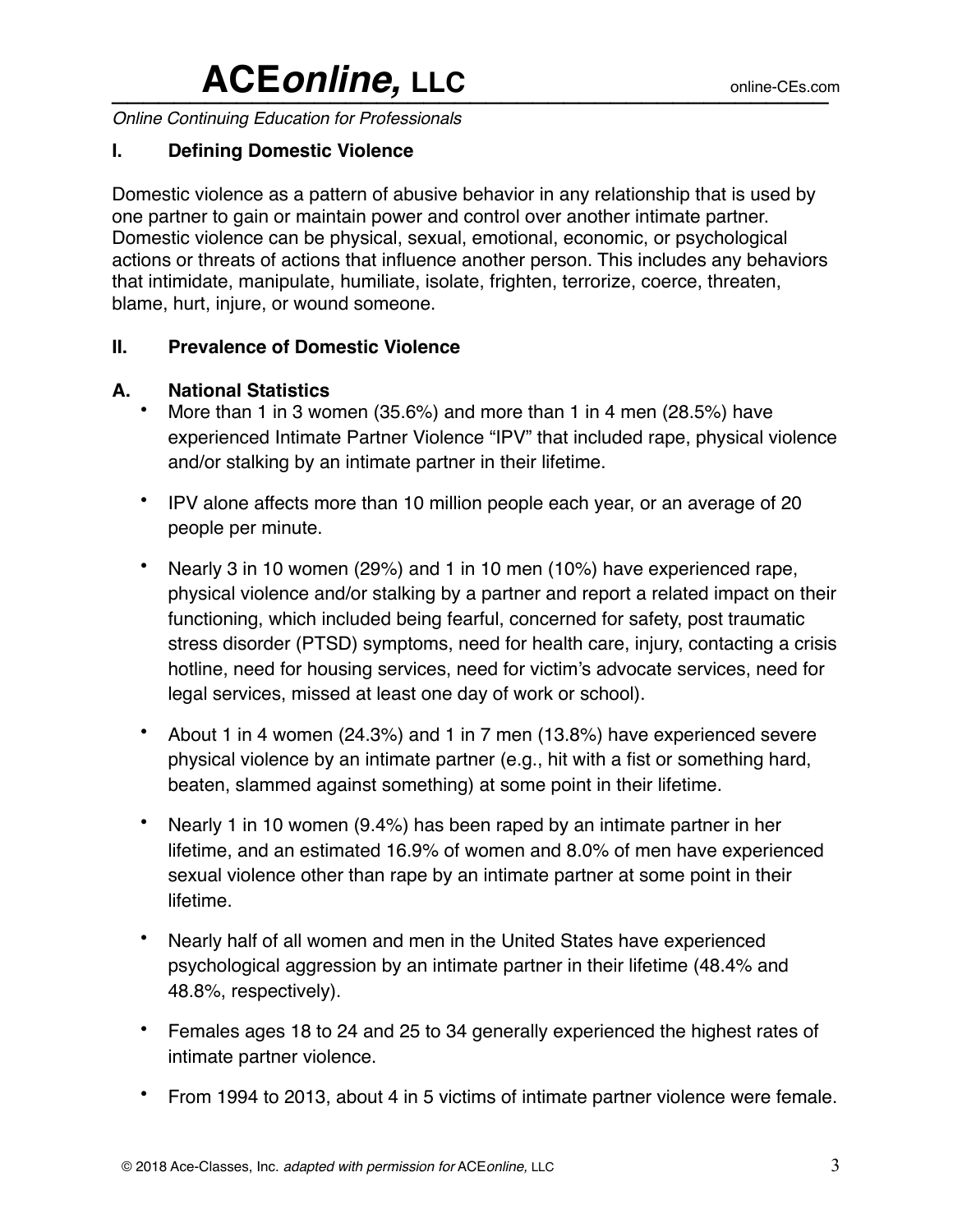*Online Continuing Education for Professionals*

- More than 18.5 million mental health care visits result from intimate partner violence annually.
- According to the American Psychology Association, intimate partner violence is the leading cause of female homicide and injury related deaths during pregnancy.
- The National Coalition Against Domestic Violence says victims of domestic violence lose 8 million paid work days per year and between 21-60% lose their jobs due to reasons stemming from the abuse.

# **- Unless otherwise noted, all information is from Centers for Disease Control and Prevention (as of 10/12/16)**

# **B. Florida Statistics & Laws**

In 2014, 106,882 crimes of domestic violence were reported to Florida law enforcement agencies resulting in 64,460 arrests. During fiscal year 2014-2015, Florida's certified domestic violence centers provided 546,658 nights of emergency shelter to 15,397 survivors of domestic violence and their children. Advocates created 109,045 tailored safety plans, provided a total of 297,669 hours of outreach and counseling services, and answered 130,776 domestic violence hotline calls from individual seeking emergency services, information, and safety planning assistance.

Many more survivors of domestic violence are not reporting their abusers to the police or accessing services at domestic violence services due to reasons such as shame, fear, or being prevented from doing so by their abusers. For this reason, we may never know the true extent of abuse in our country and in Florida.

# **-Florida Coalition Against Domestic Violence (as of 10/12/16)**

**Florida defines domestic violence** as any assault, aggravated assault, battery, aggravated battery, sexual assault, sexual battery, stalking, aggravated stalking, kidnapping, false imprisonment, or any criminal offense resulting in physical injury or death of one family or household member by another family or household member

## **Sexual Assault Counselor-Victim Privilege**

Under Florida Statute Section 90.5035, the sexual assault counselor-victim privilege provides that any communication between a sexual assault counselor or trained volunteer and a victim is "confidential" and absolutely privileged if it meets the statutory definition.

In many sexual assault cases the court must balance the victim's rights against the defendant's right to a fair trial.

## **Victim-Counselor Privilege Generally**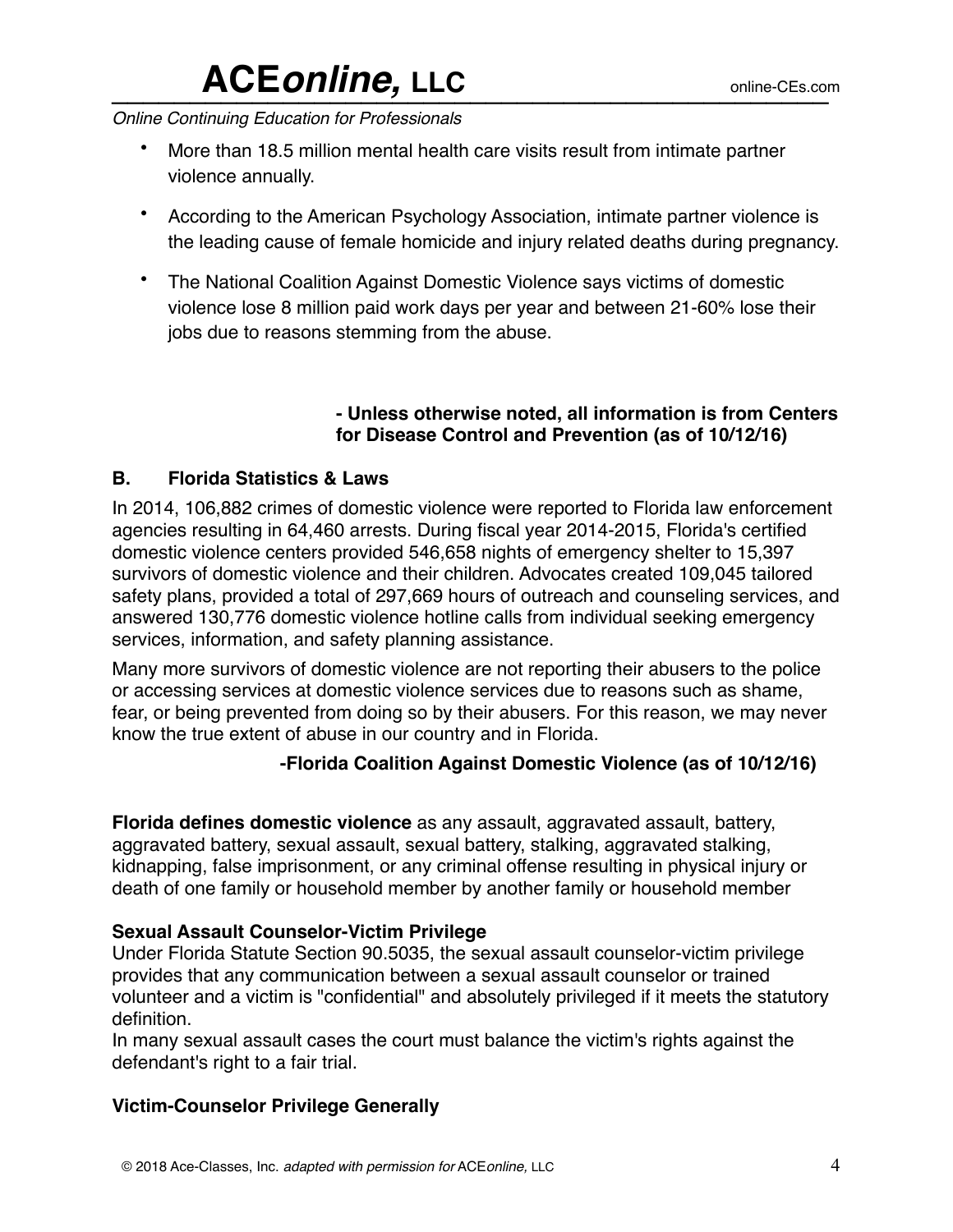*Online Continuing Education for Professionals*

The victim-counselor privilege has been enacted in at least 23 states. See Zorza, *Recognizing and Protecting the Privacy and Confidentiality Needs of Battered Women,* 29 Fam. L.Q. 273, 296 n.131 (1995). Some statutes create only qualified privileges, in that they permit disclosure of communications under certain circumstances including when the defendant's factual showing of a need for the information and a court's determination that the probative value of the records is outweighed by the victim's privacy interest. Florida's statute on the sexual assault counselor-victim privilege acts as an absolute privilege. Even in cases in which the defendant has made pretrial claims of constitutional entitlement to privileged information the courts have refused to allow such disclosure.

#### **"Confidential Communications" with Sexual Assault Counselor or Trained Volunteer**

In many sexual battery cases, the alleged victim will seek out the services of a sexual assault counselor or a trained volunteer. The sexual assault counselors often work at private or public rape crisis centers. The privilege even applies to a trained volunteer" who is defined under Florida Statute Section 90.5035 as a person who volunteers at a rape crisis center, is supervised by members of the staff of the rape crisis center, has completed thirty 30 hours of training in assisting victims of sexual violence and related topics provided by the rape crisis center, and is included on a list of volunteers that is maintained by the rape crisis center.

## **Purpose of Securing Advice from Sexual Assault Counselor under Florida Law**

The purpose of securing assistance, counseling, or advice must concern an emotional, physical or mental condition caused by one of the following crimes:

- sexual battery;
- sexual assault;
- alleged sexual assault or sexual battery, or
- an attempted sexual assault or sexual battery.

## **Public Policy Behind Sexual Assault Counselor-Victim Privilege**

The public policy behind this absolute privilege involves the fact that although counseling support may assist victims in deciding to report an attack, the role of the counselor is not to investigate a crime. Rather, the counseling process allows victims to talk in detail about what happened, to express their most personal thoughts and feelings, so that they come to understand their reactions to the event.

Section 90.5035 fosters the state's interest in the recovery and well being of the alleged victims by protecting the relationship that is designed to help the alleged victim.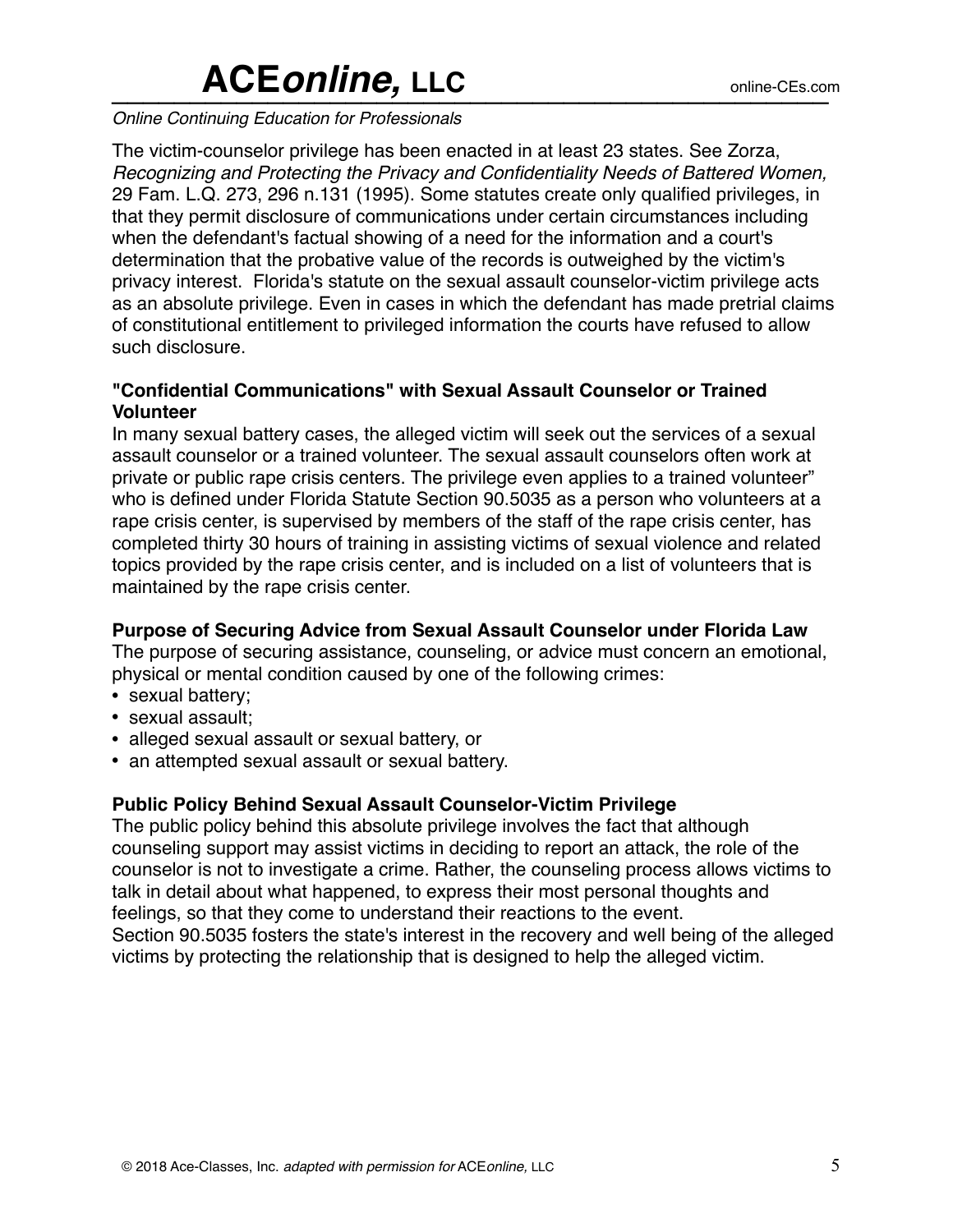## *Online Continuing Education for Professionals*

#### Reported Domestic Violence in Florida: Victim Totals by Offense, 1992 - 2012

#### Domestic Violence Victim Totals by Offense, 1992

Relationship of Victim to Offender by Offense

| Offense               | TOTAL   | <b>SPOUSE</b> | PARENT   | CHILD          | SIBLING | <b>OTHER</b><br><b>FAMILY</b> | CO-<br><b>HABITANT</b> | <b>OTHER</b> | <b>ARRESTS</b> |
|-----------------------|---------|---------------|----------|----------------|---------|-------------------------------|------------------------|--------------|----------------|
|                       |         |               |          |                |         |                               |                        |              |                |
| Criminal Homicide     | 245     | 75            | 13       | 10             | 28      | 9                             | 52                     | 58           | 170            |
| Manslaughter          | 10      | $\Omega$      | $\Omega$ | $\overline{c}$ | 6       | $\Omega$                      |                        |              | 3              |
| Forcible Sex Offenses | 3.330   | 255           | 118      | 281            | 1,208   | 665                           | 247                    | 556          | 698            |
| Forcible Rape         | 1,622   | 219           | 55       | 133            | 455     | 265                           | 163                    | 332          | 477            |
| Forcible Sodomy       | 475     | 20            | 17       | 49             | 153     | 118                           | 37                     | 81           | 68             |
| Forcible Fondling     | 1,233   | 16            | 46       | 99             | 600     | 282                           | 47                     | 143          | 153            |
| Aggravated Assault    | 23.906  | 7,128         | 1.478    | 2.011          | 2.644   | 1.447                         | 5,416                  | 3.782        | 11.832         |
| Arson                 | 100     |               |          |                |         |                               |                        |              | 47             |
| Aggravated Stalking   | $\star$ | $\star$       | $\star$  | $\star$        | $\star$ | $\star$                       | $\star$                | $\star$      | $\star$        |
| Simple Assault        | 79.722  | 34.313        | 3.865    | 4.269          | 4.873   | 2.709                         | 22.153                 | 7.540        | 24.558         |
| Threat/Intimidation   | 2.136   |               | $\star$  | $\star$        | $\star$ | $\star$                       | ٠                      | ٠            | 488            |
| Simple Stalking       |         | $\star$       | $\star$  | $\star$        | $\star$ | $\star$                       | $\star$                | ٠            | $\star$        |
| **Total               | 109,449 | 42,813        | 5,641    | 6,679          | 8,861   | 4,947                         | 28,099                 | 12,409       | 37,796         |

#### Domestic Violence Victim Totals by Offense, 1993

 $\ddot{\phantom{a}}$ 

#### Relationship of Victim to Offender by Offense

|                       |         |               |              |         |                | OTHER         | CO-             |              |                |
|-----------------------|---------|---------------|--------------|---------|----------------|---------------|-----------------|--------------|----------------|
| Offense               | TOTAL   | <b>SPOUSE</b> | PARENT       | CHILD   | <b>SIBLING</b> | <b>FAMILY</b> | <b>HABITANT</b> | <b>OTHER</b> | <b>ARRESTS</b> |
| Criminal Homicide     | 234     | 78            | 13           | 9       | 36             | 16            | 46              | 36           | 146            |
| Manslaughter          | 16      | 2             |              | 3       | 5              |               |                 | 3            | 3              |
| Forcible Sex Offenses | 3.593   | 272           | 120          | 356     | 1.262          | 783           | 274             | 526          | 550            |
| Forcible Rape         | 1.636   | 234           | 51           | 137     | 466            | 283           | 165             | 300          | 361            |
| Forcible Sodomy       | 527     | 26            | 22           | 84      | 156            | 130           | 31              | 78           | 61             |
| Forcible Fondling     | 1,430   | 12            | 47           | 135     | 640            | 370           | 78              | 148          | 128            |
| Aggravated Assault    | 23,649  | 6,808         | 1.595        | 2.049   | 2.492          | 1.466         | 5,584           | 3,655        | 11,192         |
| Arson                 | 114     |               |              |         |                |               |                 |              | 41             |
| Aggravated Stalking   | $\star$ |               | $\mathbf{r}$ |         | $\star$        | $\star$       |                 | $\bullet$    |                |
| Simple Assault        | 82.301  | 33.588        | 4.399        | 4.469   | 10.196         | 2.911         | 24.683          | 7.055        | 24.686         |
| Threat/Intimidation   | 2,678   |               |              |         |                |               |                 |              | 543            |
| Simple Stalking       | $\star$ | ٠             | $\star$      | $\star$ | $\star$        | $\star$       |                 | $\star$      | $\star$        |
| **Total               | 112.585 | 42.105        | 6.335        | 6.993   | 9.090          | 5.303         | 30,904          | 11,855       | 37,161         |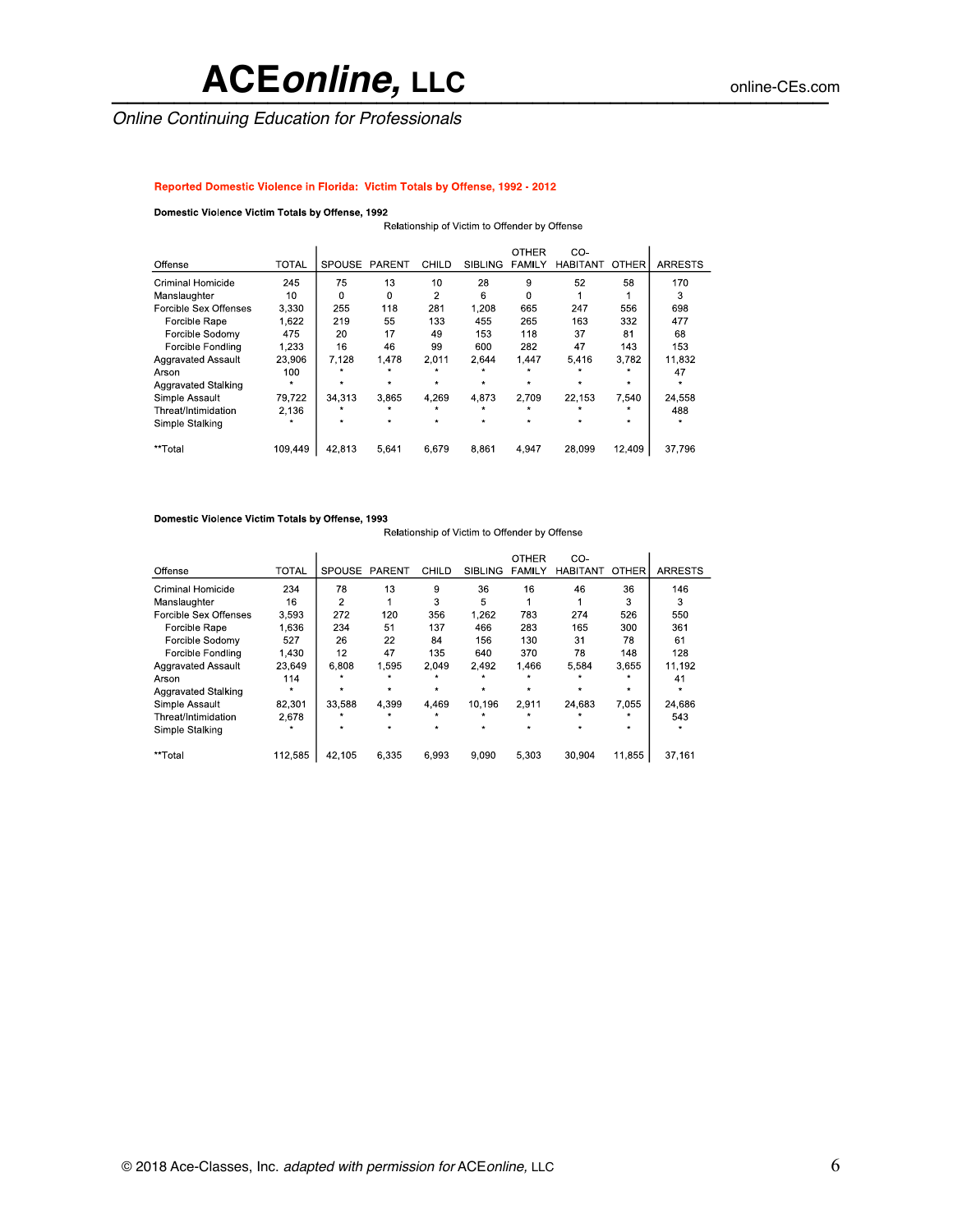*Online Continuing Education for Professionals*

## **III. Signs of an Abusive Relationship**

Healthcare professionals are in a critical position to identify domestic violence victims in a variety of clinical practice settings. Nurses are often the first healthcare provider a victim of domestic violence will encounter in a healthcare setting and must therefore be prepared to provide care and support for these victims. Although women are most often the victims, domestic violence extends to others in the household as well. For example, domestic violence includes abused men, children abused by their parents or parents abused by their children, elder abuse, and abuse among siblings.

Many victims of abuse sustain injuries that lead them to present to hospital emergency departments. In one study, 49.6% of women seen in emergency departments reported a history of abuse. Another study of 993 police-identified female victims of IPV found that only 28% of the women were identified in the emergency department as being victims of IPV These alarming statistics certainly demonstrate that healthcare professionals who work in acute care, such as hospital emergency rooms, must maintain a high index of suspicion for battering of the patients that they see. Healthcare professionals who work in these settings should work with hospital administrators to establish and institute assessment mechanisms to accurately detect these victims.

For every victim of abuse, there is also a perpetrator. Like their victims, perpetrators of domestic violence come from all socioeconomic backgrounds, races, religions, and walks of life. Accordingly, healthcare professionals must likewise be aware that seemingly supportive family members may, in fact, be abusers.

There are many signs of an abusive relationship. The most telling sign is fear of your partner. If you feel like you have to walk on eggshells around your partner—constantly watching what you say and do in order to avoid a blow-up—chances are your relationship is unhealthy and abusive. Other signs that you may be in an abusive relationship include a partner who belittles you or tries to control you, and feelings of self-loathing, helplessness, and desperation.

To determine whether your relationship is abusive, answer the questions below. The more "yes" answers, the more likely it is that you're in an abusive relationship.

## **SIGNS THAT YOU'RE IN AN ABUSIVE RELATIONSHIP**

*Your Inner Thoughts and Feelings Your Partner's Belittling Behavior*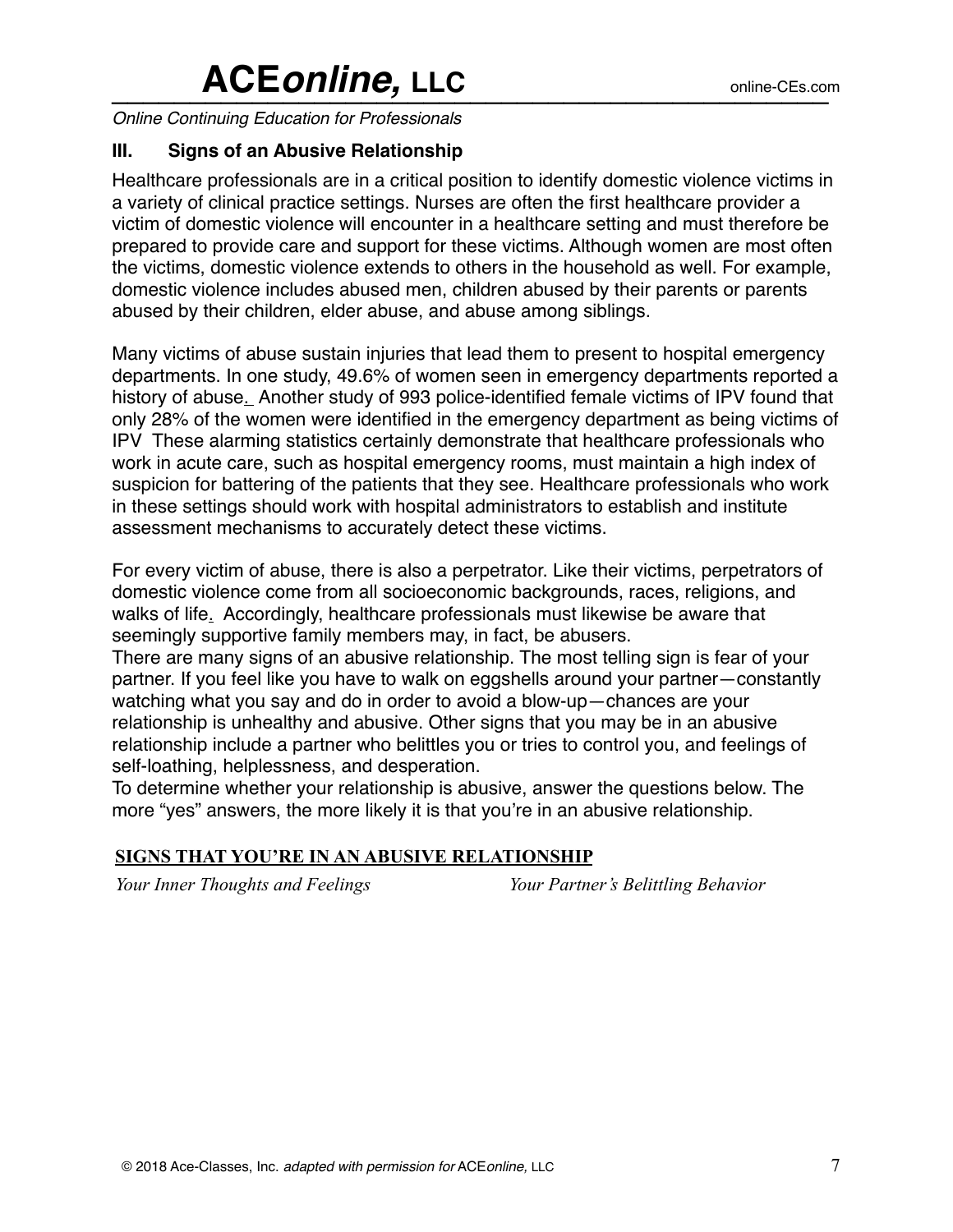*Online Continuing Education for Professionals*

#### **SIGNS THAT YOU'RE IN AN ABUSIVE RELATIONSHIP**

#### *Do you***:**

- I. Feel afraid of your partner much of the time?
- II. Avoid certain topics out of fear of angering your partner?
- III. Feel that you can't do anything right for your partner?
- IV. Believe that you deserve to be hurt or mistreated?
- V. Wonder if you're the one who is crazy?
- VI. Feel emotionally numb or helpless?

#### Your Partner's Violent Behavior or Threats

#### *Does your partner***:**

- Have a bad and unpredictable temper?
- Hurt you, or threaten to hurt or kill you?
- Threaten to take your children away or harm them?
- Threaten to commit suicide if you leave?
- Force you to have sex?
- Destroy your belongings?

#### *Does your partner***:**

- Humiliate or yell at you?
- Criticize you and put you down?
- Treat you so badly that you're embarrassed for your friends or family to see?
- Ignore or put down your opinions or accomplishments?
- Blame you for his own abusive behavior?
- See you as property or a sex object, rather than as a person?

## Your Partner's Controlling **Behavior**

#### *Does your partner***:**

- Act excessively jealous and possessive?
- Control where you go or what you do?
- Keep you from seeing your friends or family?
- Limit your access to money, the phone, or the car?
- Constantly check up on you?

#### **IV. Types of Domestic Violence**

#### **A. Physical Violence**

When people think of domestic abuse, they often picture battered women who have been physically assaulted. But not all-domestic abuse involves violence. Just because you're not battered and bruised doesn't mean you're not being abused.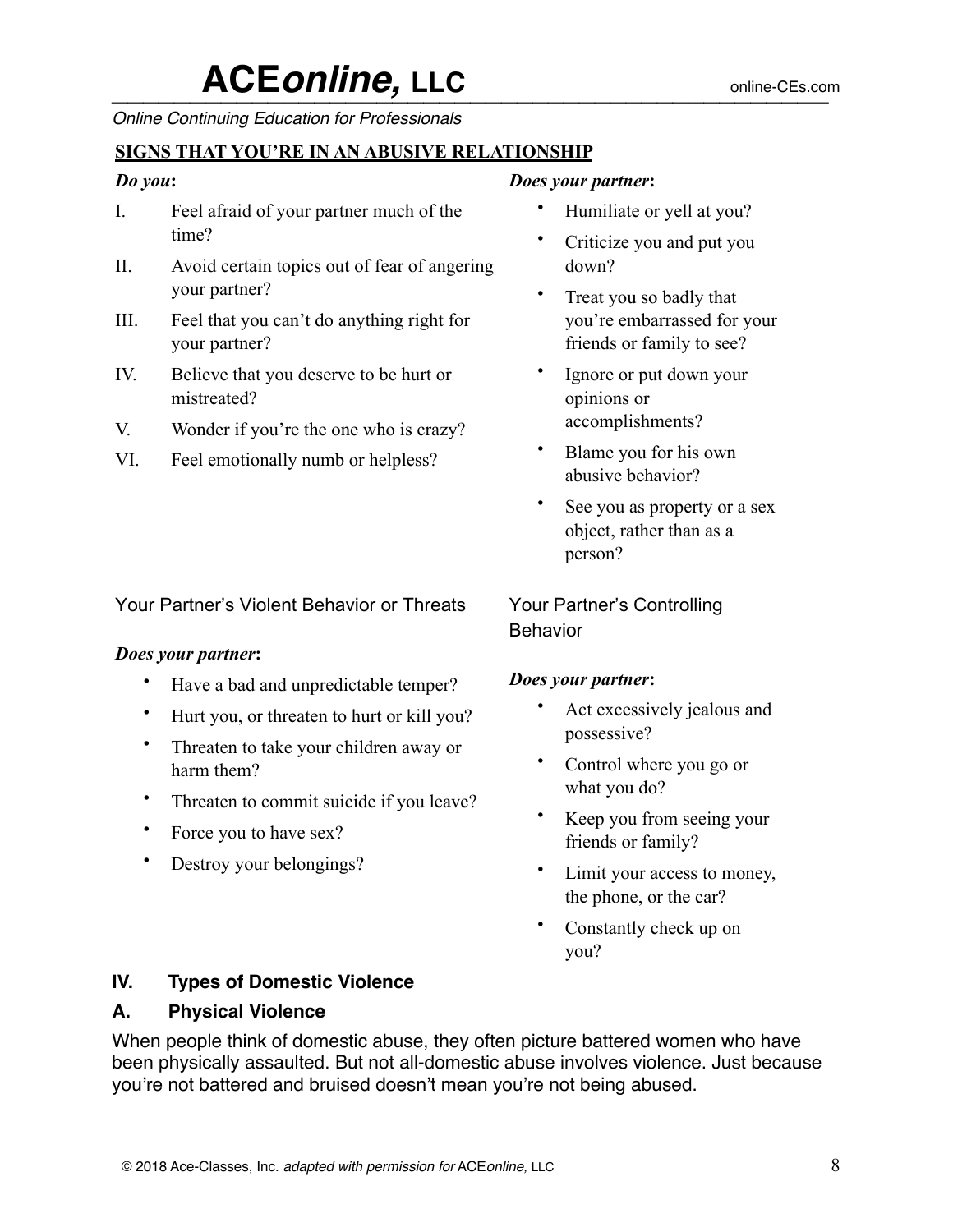#### *Online Continuing Education for Professionals*

Domestic abuse takes many forms, including psychological, emotional, and sexual abuse. These types of abuse are less obvious than physical abuse, but that doesn't mean they're not damaging. In fact, these types of domestic abuse can be even more harmful because they are so often overlooked—even by the person being abused.

## **B**. **Emotional or Psychological Abuse**

The aim of emotional or psychological abuse is to chip away at your feelings of selfworth and independence. If you're the victim of emotional abuse, you may feel that there is no way out of the relationship, or that without your abusive partner you have nothing.

Emotional abuse includes *verbal abuse* such as yelling, name-calling, blaming, and shaming. Isolation, intimidation, and controlling behavior also fall under emotional abuse. Additionally, abusers who use emotional or psychological abuse often throw in threats of physical violence.

You may think that physical abuse is far worse than emotional abuse, since physical violence can send you to the hospital and leave you with scars. But, the scars of emotional abuse are very real, and they run deep. In fact, emotional abuse can be just as damaging as physical abuse—sometimes even more so. Furthermore, emotional abuse usually worsens over time, often escalating to physical battery.

## **C**. **Sexual Abuse**

Sexual abuse is common in abusive relationships. According to the National Coalition against Domestic Violence, between one-third and one-half of all battered women are raped by their partners at least once during their relationship. Any situation in which you are forced to participate in unwanted, unsafe, or degrading sexual activity is sexual abuse.

Forced sex, even by a spouse or intimate partner with whom you also have consensual sex, is an act of aggression and violence. Furthermore, women whose partners abuse them physically *and* sexually are at a higher risk of being seriously injured or killed.

## **D. Economic or Financial Abuse**

Remember, an abuser's goal is to control you, and he will frequently use money to do so*.* Economic or financial abuse includes:

- A. Rigidly controlling your finances.
- B. Withholding money or credit cards.
- C. Making you account for every penny you spend.
- D. Withholding basic necessities (food, clothes, medications, shelter).
- E. Restricting you to an allowance.
	- Preventing you from working or choosing your own career.
	- Sabotaging your job (making you miss work, calling constantly)
	- Stealing from you or taking your money.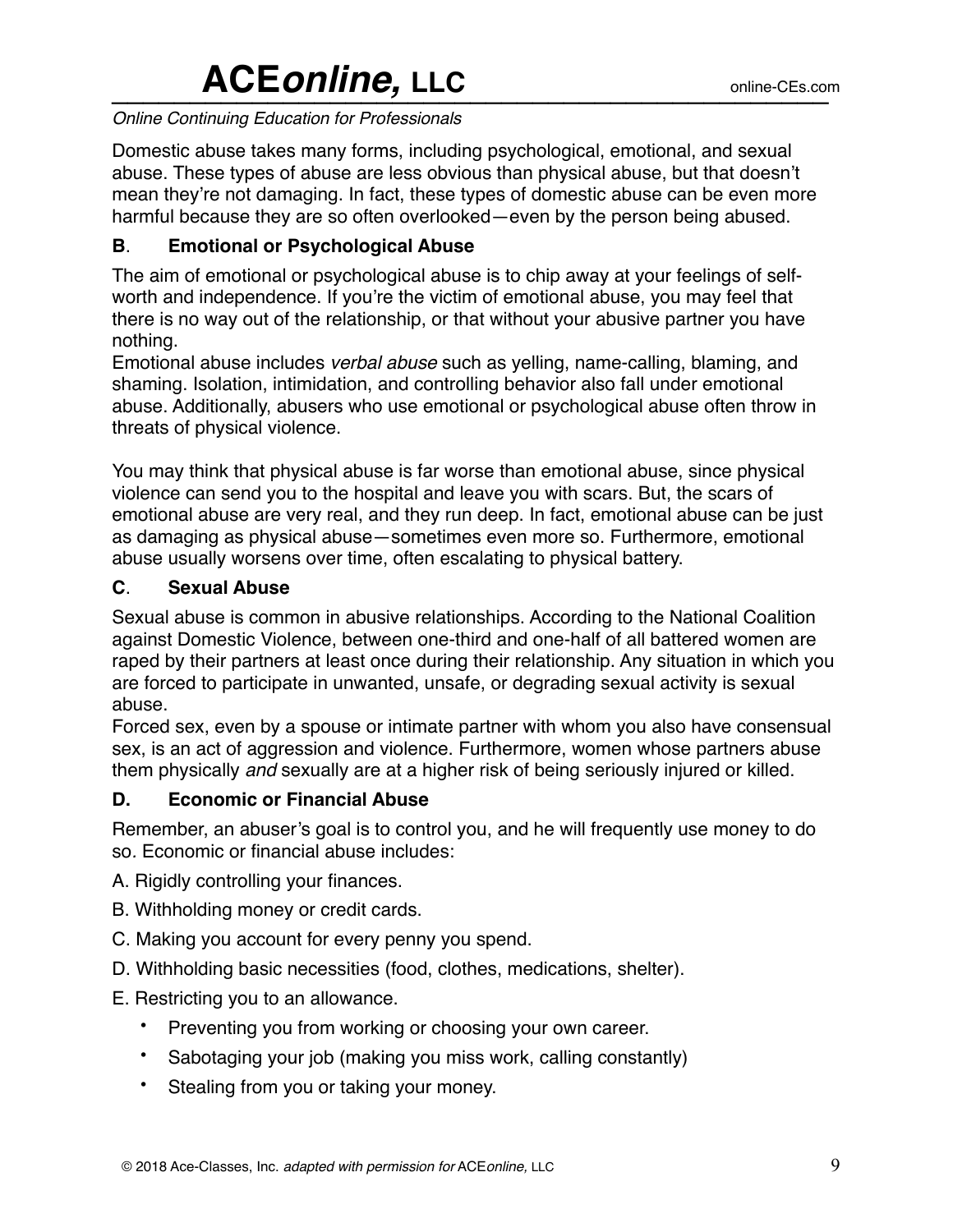*Online Continuing Education for Professionals*

#### **E. Stalking**

Stalking is a pattern of repeated and unwanted attention, harassment, contact, or any other course of conduct directed at a specific person that would cause a reasonable person to feel fear.

Stalking can include:

Repeated, unwanted, intrusive, and frightening communications from the perpetrator by phone, mail, and/or email.

Repeatedly leaving or sending victim unwanted items, presents, or flowers.

Following or laying in wait for the victim at places such as home, school, work, or recreation place.

Making direct or indirect threats to harm the victim, the victim's children, relatives, friends, or pets.

Damaging or threatening to damage the victim's property.

Harassing victim through the internet.

Posting information or spreading rumors about the victim on the internet, in a public place, or by word of mouth.

Obtaining personal information about the victim by accessing public records, using internet search services, hiring private investigators, going through the victim's garbage, following the victim, contacting victim's friends, family work, or neighbors, etc.

#### **V. Understanding Domestic Violence Behavior**

#### **It Is Still Abuse If . . .**

- The incidents of physical abuse seem minor when compared to those you have read about, seen on television or heard other women talk about. There isn't a "better" or "worse" form of physical abuse; you can be severely injured as a result of being pushed, for example.
- The incidents of physical abuse have only occurred one or two times in the relationship. Studies indicate that if your spouse/partner has injured you once, it is likely he will continue to physically assault you.
- The physical assaults stopped when you became passive and gave up your right to express yourself as you desire, to move about freely and see others, and to make decisions. It is not a victory if you have to give up your rights as a person and a partner in exchange for not being assaulted!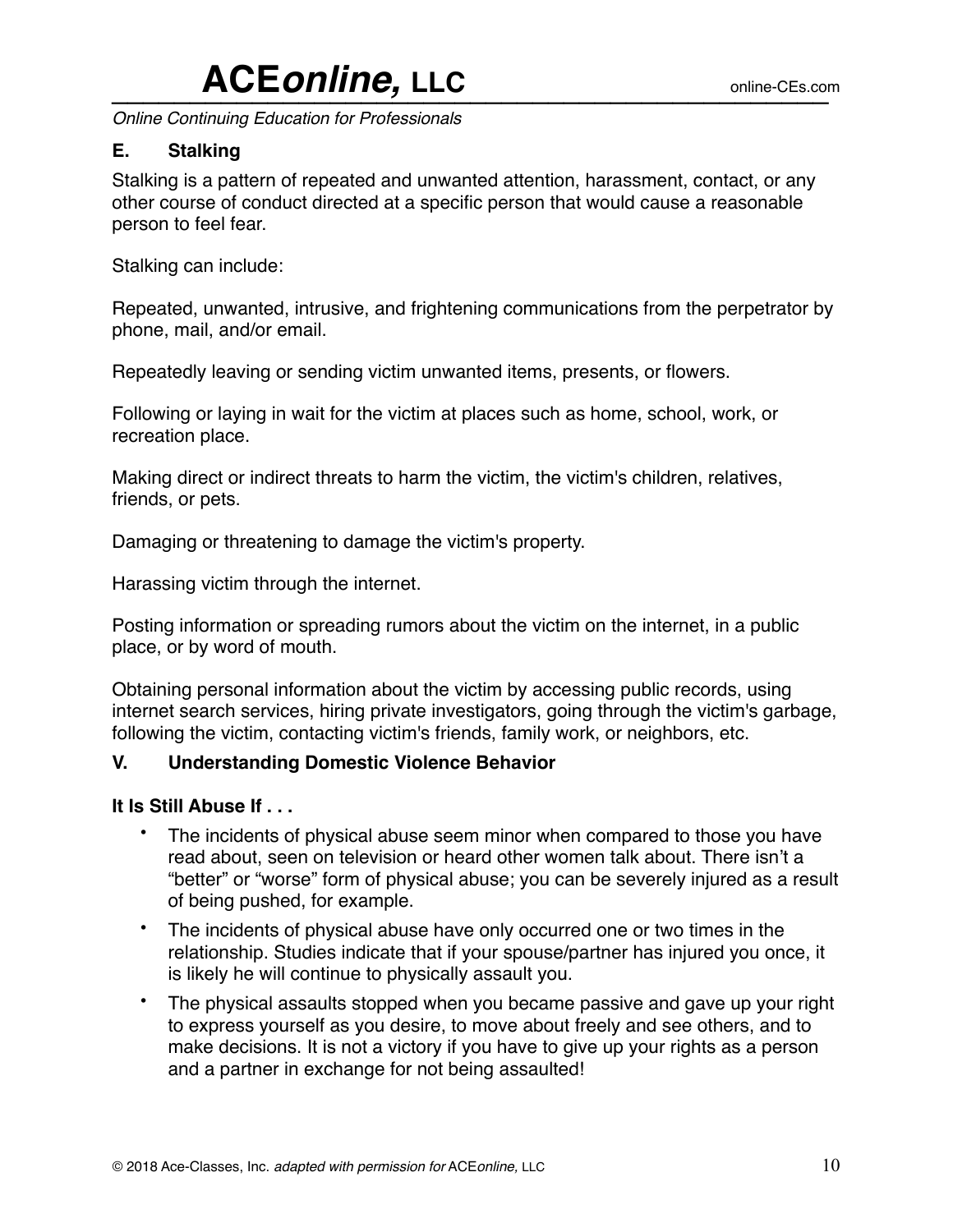#### *Online Continuing Education for Professionals*

• There has not been any physical violence. Many women are emotionally and verbally assaulted. This can be as equally frightening and is often more confusing to try to understand.

#### **Violent and abusive behavior is the abuser's choice:**

Despite what many people believe, domestic violence and abuse is not due to the abuser's loss of control over his behavior. In fact, abusive behavior and violence is a deliberate choice made by the abuser in order to control you.

#### **Abusers use a variety of tactics to manipulate you and exert their power:**

- Dominance Abusive individuals need to feel in charge of the relationship. They will make decisions for you and the family, tell you what to do, and expect you to obey without question. Your abuser may treat you like a servant, child, or even as his possession.
- Humiliation An abuser will do everything he can to make you feel bad about yourself or defective in some way. After all, if you believe you're worthless and that no one else will want you, you're less likely to leave. Insults, name-calling, shaming, and public put-downs are all weapons of abuse designed to erode your self-esteem and make you feel powerless.
- Isolation In order to increase your dependence on him, an abusive partner will cut you off from the outside world. He may keep you from seeing family or friends, or even prevent you from going to work or school. You may have to ask permission to do anything, go anywhere, or see anyone.
- Threats Abusers commonly use threats to keep their partners from leaving or to scare them into dropping charges. Your abuser may threaten to hurt or kill you, your children, other family members, or even pets. He may also threaten to commit suicide, file false charges against you, or report you to child services.
- Intimidation Your abuser may use a variety of intimidation tactics designed to scare you into submission. Such tactics include making threatening looks or gestures, smashing things in front of you, destroying property, hurting your pets, or putting weapons on display. The clear message is that if you don't obey, there will be violent consequences.
- Denial and blame Abusers are very good at making excuses for the inexcusable. They will blame their abusive and violent behavior on a bad childhood, a bad day, and even on the victims of their abuse. Your abusive partner may minimize the abuse or deny that it occurred. He will commonly shift the responsibility on to you: Somehow, his violent and abusive behavior is your fault.

## **Reasons why we know an abuser's behaviors are not about anger and rage:**

• He/She does not batter other individuals - the boss who does not give him time off or the gas station attendant that spills gas down the side of his car. He waits until there are no witnesses and abuses the person he says he loves.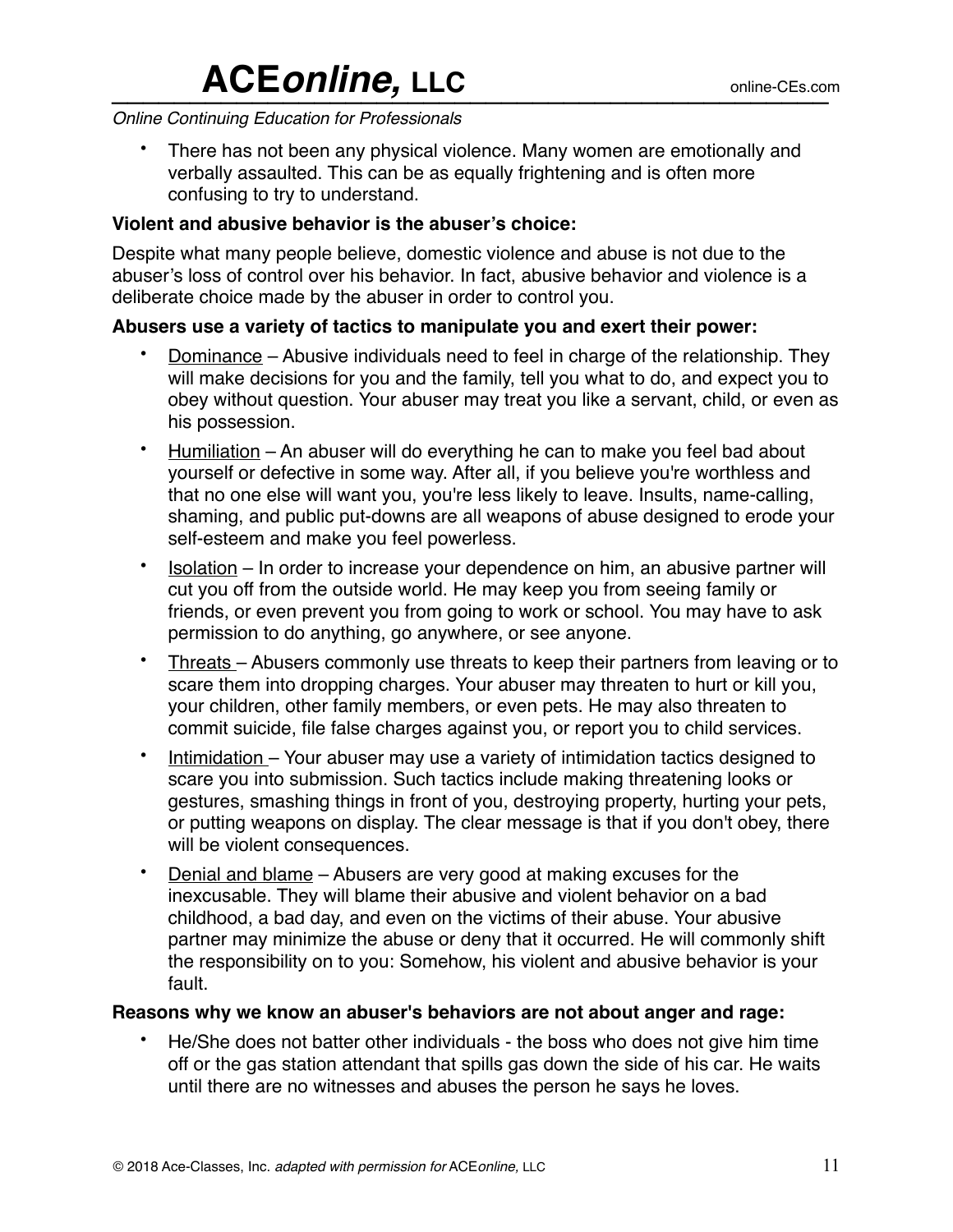#### *Online Continuing Education for Professionals*

- If you ask an abused woman, "can he stop when the phone rings or the police come to the door?" She will say "yes". Most often when the police show up, he is looking calm, cool and collected and she is the one who may look hysterical. If he were truly "out of control" he would not be able to stop himself when it is to his advantage to do so.
- The abuser very often escalates from pushing and shoving to hitting in places where the bruises and marks will not show. If he were "out of control" or "in a rage" he would not be able to direct or limit where his kicks or punches land**.**

#### **VI. Cycle of Violence**

Domestic abuse falls into a common pattern, or cycle of violence:



- **Abuse** Your abusive partner lashes out with aggressive, belittling, or violent behavior. The abuse is a power play designed to show you "who is boss."
- **Guilt** After abusing you, your partner feels guilt, but not over what he's done. He's more worried about the possibility of being caught and facing consequences for his abusive behavior.
- • **Excuses**–
- "**Normal" behavior** The abuser does everything he can to regain control and keep the victim in the relationship. He may act as if nothing has happened, or he may turn on the charm. This peaceful honeymoon phase may give the victim hope that the abuser has really changed this time**.**
- **Fantasy and planning –** Your abuser begins to fantasize about abusing you again. He spends a lot of time thinking about what you've done wrong and how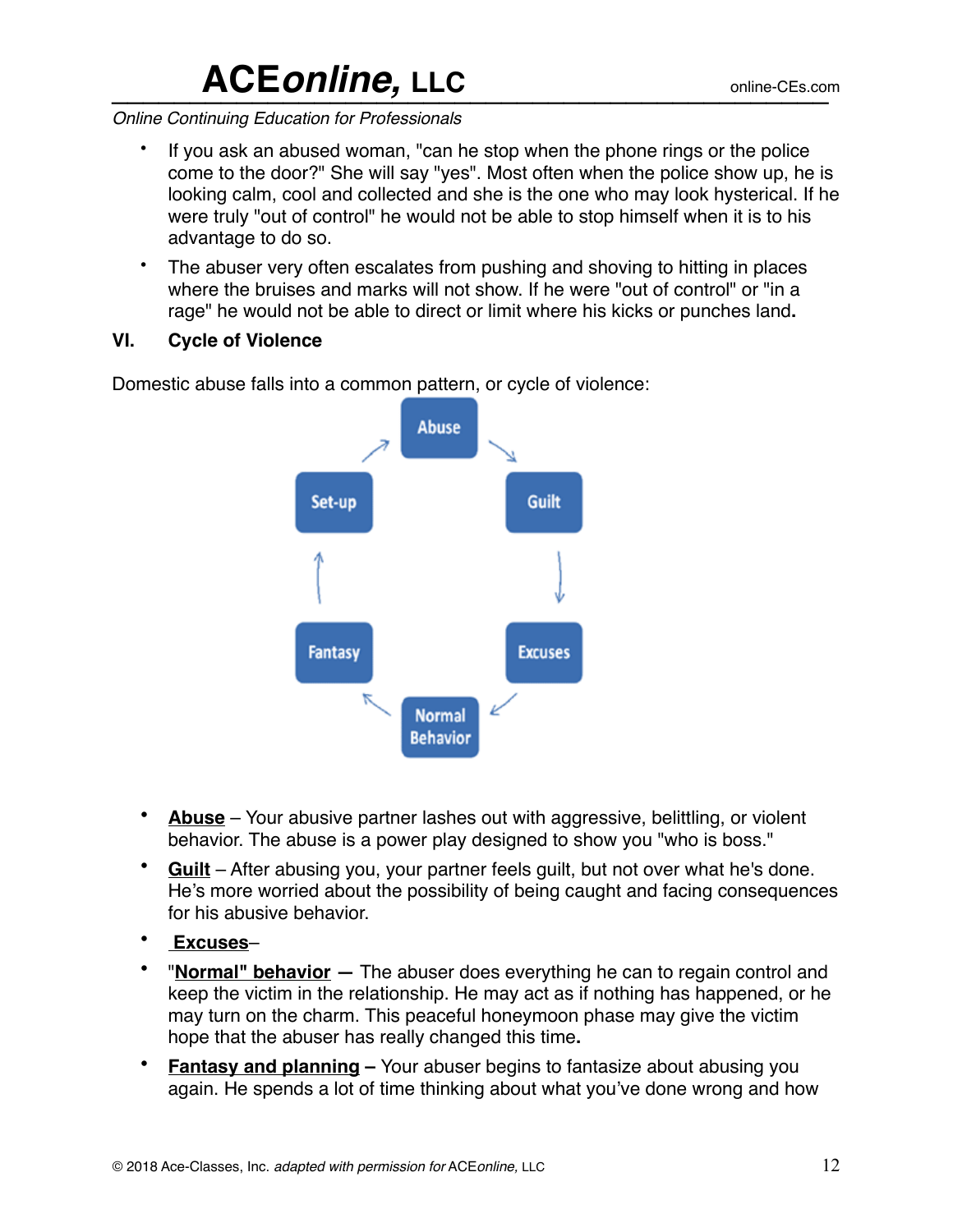*Online Continuing Education for Professionals*

he'll make you pay. Then he makes a plan for turning the fantasy of abuse into reality**.** 

• **Set-up –** Your abuser sets you up and puts his plan in motion, creating a situation where he can justify abusing you.

The abuser's apologies and loving gestures in between the episodes of abuse can make it difficult to leave. He/She may make you believe that you are the only person who can help him, that things will be different this time, and that he truly loves you. However, the dangers of staying are very real.

## **The full cycle of domestic violence:**

A man **abuses** his partner. After he hits her, he experiences self-directed **guilt**. He says, "I'm sorry for hurting you." What he does not say is, "Because I might get caught." He then **rationalizes** his behavior by saying that his partner is having an affair with someone. He tells her "If you weren't such a worthless whore I wouldn't have to hit you." He then **acts contrite**, reassuring her that he will not hurt her again. He then **fantasizes** and reflects on past abuse and how he will hurt her again. He **plans** on telling her to go to the store to get some groceries. What he withholds from her is that she has a certain amount of time to do the shopping. When she is held up in traffic and is a few minutes' late, he feels completely justified in assaulting her because "you're having an affair with the store clerk." He has just **set her up**.

#### **VII. Warning Signs**

It's impossible to know with certainty what goes on behind closed doors, but there are some telltale signs and symptoms of domestic violence and abuse. If you witness any warning signs of abuse in a friend, family member, or co-worker, take them very seriously.

## **A. In General**

People who are being abused may:

- Seem afraid or anxious to please their partner.
- Go along with everything their partner says and does.
- Check in often with their partner to report where they are and what they're doing.
- Receive frequent, harassing phone calls from their partner.
- Talk about their partner's temper, jealousy, or possessiveness.

#### **B. Physical Violence**

People who are being physically abused may:

• Have frequent injuries, with the excuse of "accidents."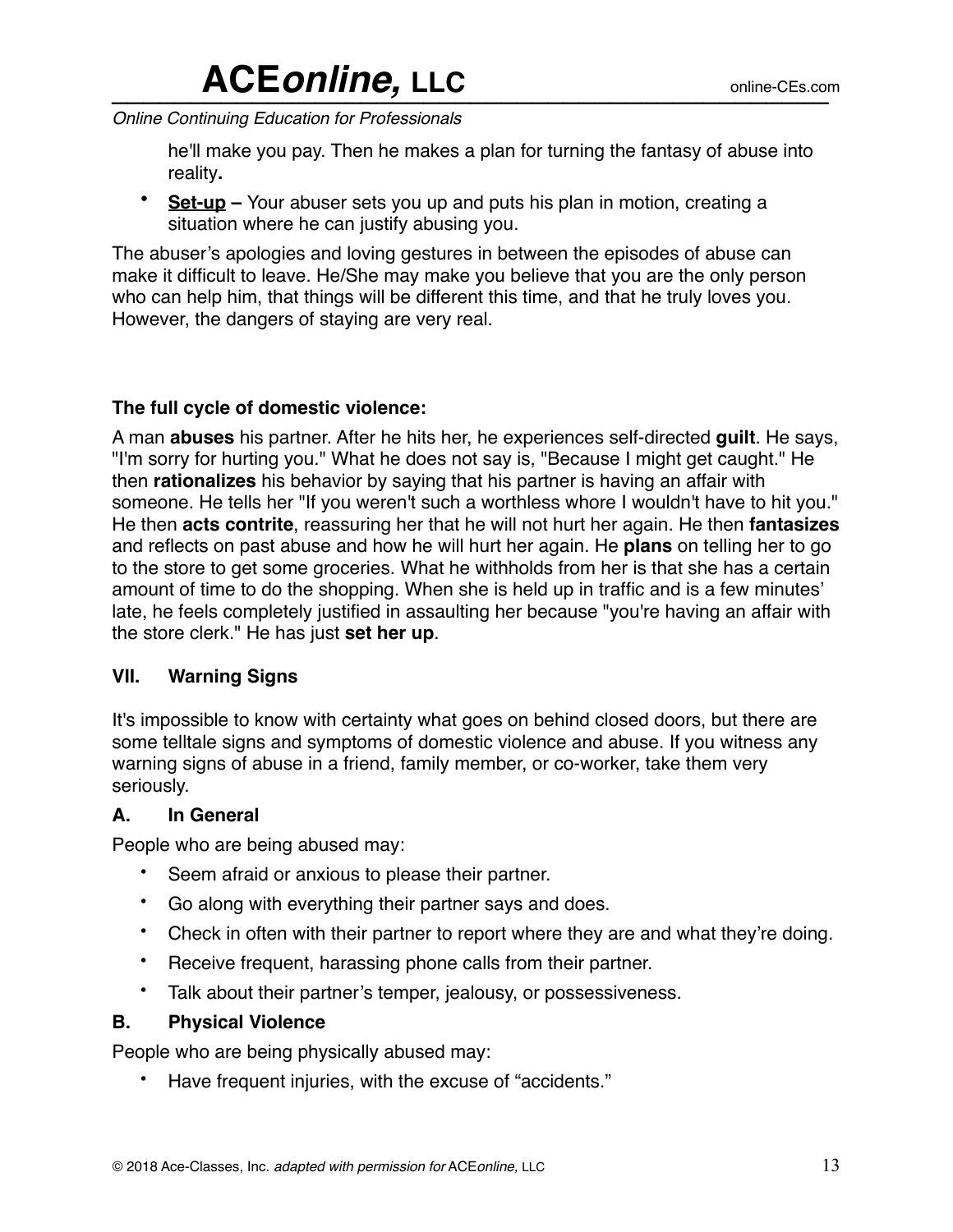*Online Continuing Education for Professionals*

- Frequently miss work, school, or social occasions, without explanation.
- Dress in clothing designed to hide bruises or scars (e.g. wearing long sleeves in the summer or sunglasses indoors).

#### **C**. **Isolation**

People who are being isolated by their abuser may:

- Be restricted from seeing family and friends.
- Rarely go out in public without their partner.
- Have limited access to money, credit cards, or the car.

## **D. Psychological**

People who are being abused may:

- Have very low self-esteem, even if they used to be confident.
- Show major personality changes (e.g. an outgoing woman becomes withdrawn).
- Be depressed, anxious, or suicidal**.**

# *Speak up if you suspect domestic violence or abuse*

#### **Do's and Don'ts**

| Don't:                               |
|--------------------------------------|
| Wait for her to come to you.         |
| Judge or blame.                      |
| Pressure her                         |
| Give advice.                         |
| Place conditions on your<br>support. |
|                                      |

#### **VIII. Universal Screening**

The Joint Commission requires universal screening for relationship abuse. Every patient should be asked about their feelings of being in a safe relationship, and whether they may have been harmed in the last two or three months. Skillful, nonjudgmental interviewing will help build trust and establish a therapeutic relationship. We will follow the ABCDES Framework created by Holtz and Furniss, which provides an effective interviewing tool.

- A. ASSURE the woman/man is not alone: others are in a similar situation and that the mental health/healthcare provider can help.
- B. Express the BELIEF that violence against the woman/man is unacceptable and that it is not their fault.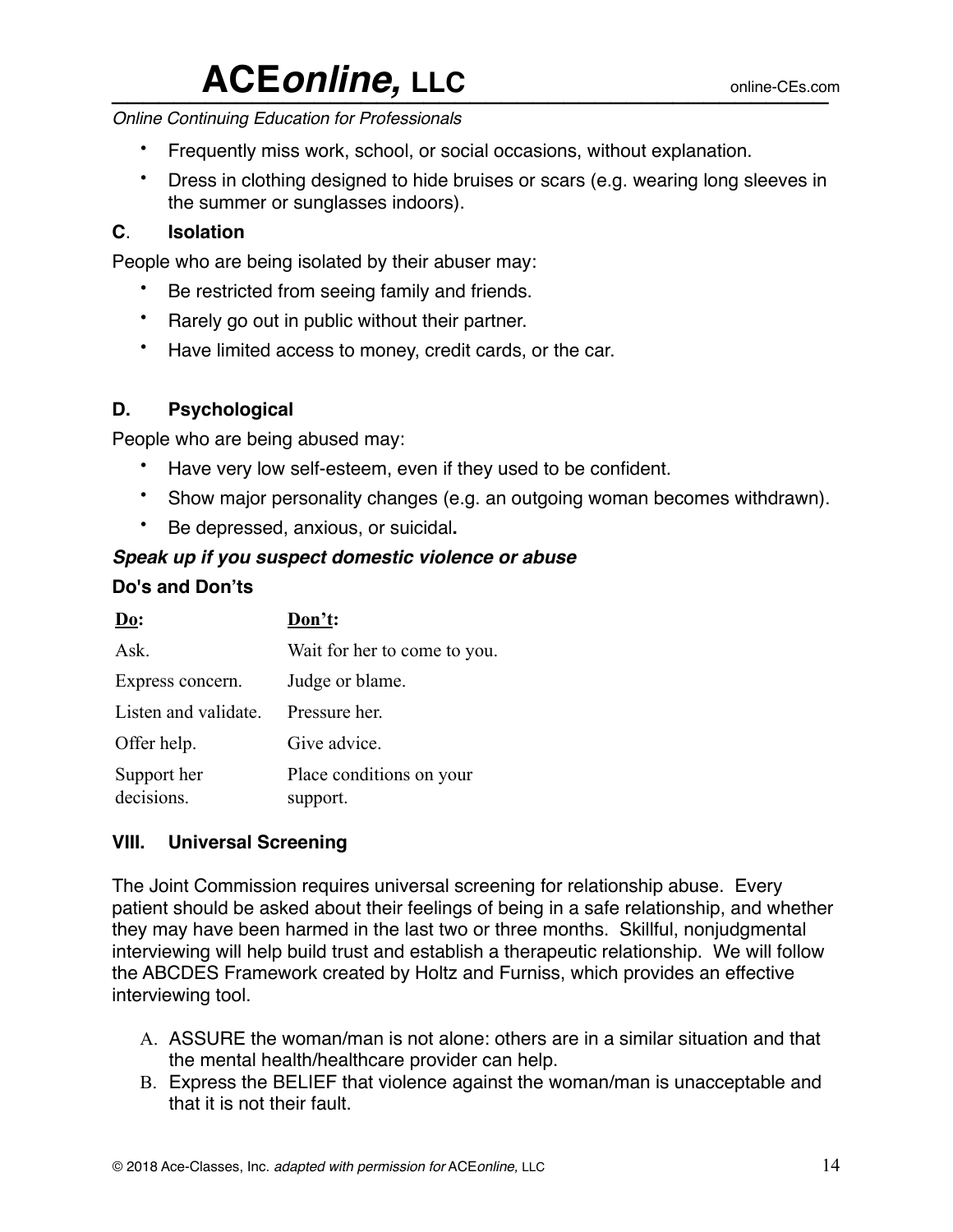#### *Online Continuing Education for Professionals*

- C. Ensure CONFIDENTIALITY.
- D. DOCUMENT the case thoroughly.
- E. EDUCATE the woman/ man about the cycle of violence and their options for ending abuse.
- F. SAFETY-Help the woman/man formulates a plan of action for safety. Give them numbers of hotlines and information on shelters and local agencies.

# **The SAFE screening tool**

- S. Inquire about STRESS and SAFETY.
- A. Ask if she/he is AFRAID or ABUSED
- F. Inquire about FAMILY and FRIENDS
- E. Inquire about and Emergency Plan

# **The RADAR screening tool**

- R. Routinely as about abuse or violence
- A. Ask direct questions
- D. Document your findings
- A. Assess patient readiness and safety
- R. Respond, review options, and refer

If you suspect that someone you are treating is being abused, speak up! If you're hesitating—telling yourself that it's none of your business, you might be wrong, or the woman/man might not want to talk about it—keep in mind that expressing your concern will let the person know that you care and may even save her life.

Talk to the person in private and let her know that you're concerned about her safety. Point out the things you've noticed that make you worried. Tell her that when and if she wants to talk about it, you're there for her. Reassure her that you'll keep whatever she tells you between the two of you, and let her know that you'll help in any way you can. Remember, abusers are very good at controlling and manipulating their victims. Abused and battered women are depressed, drained, scared, ashamed, and confused. They need help to get out, yet they have often been isolated from their family and friends. By picking up on the warning signs and offering support, you can help them escape an abusive situation and begin healing.

# **IX. Help for Victims of Domestic Violence**

After the assessment is complete, the patient may or may not want immediate assistance or referral. It is important for healthcare providers to assure patients in a nonjudgmental manner that the decision of what they would like in terms of assistance is their choice and that the provider will help regardless of whether the victim is ready to accept help. If the patient would like to immediately implement a plan of action, information for referral to a local domestic violence shelter to assist the victim and the victim's family should be readily available. The acute situation should be referred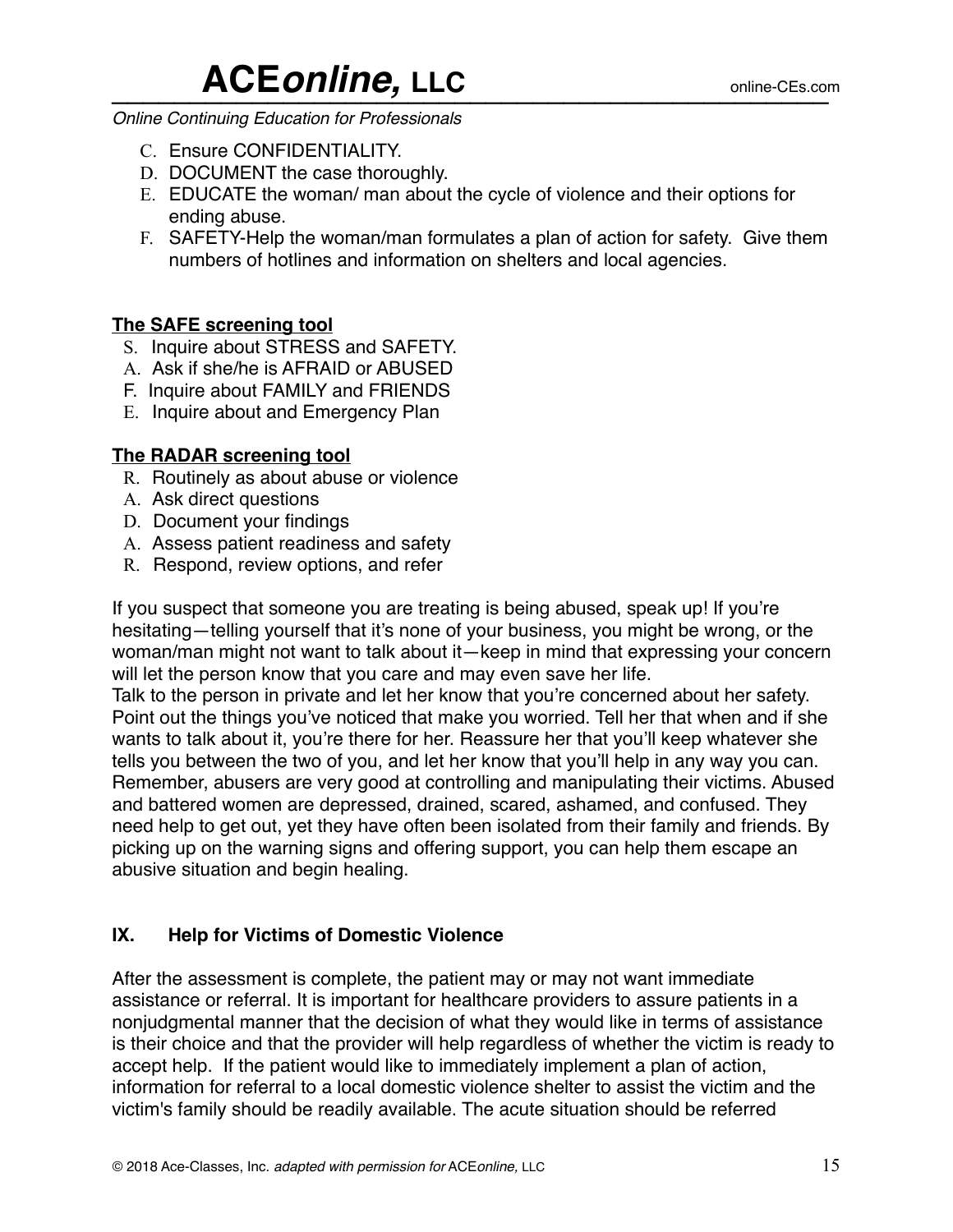#### *Online Continuing Education for Professionals*

immediately to local law enforcement officials. Other resources in an acute situation include crisis hotlines and rape relief centers. After a victim is introduced into the system, counseling and follow-up are generally available by individual counselors who specialize in the care of battered women and their spouses and children

- Explain any advocacy and support systems within the health care setting.
- Refer patient advocacy and support services within the community including legal options, advocacy services, etc.
- When possible, refer patients to organizations that reflect their cultural background or address their special needs such as organizations with multiple language capacity, those that specialize in working with teen, disabled, deaf, hard of hearing, or lesbian, gay, bisexual, or transgender clients.

# **Goals for effectively responding to domestic violence victims:**

- Increase victim safety and support victims in protecting themselves and their children by validating their experiences, providing support, and providing information about resources and options.
- Inform patients about any limits in confidentiality for example, child abuse or domestic violence reporting requirements.
- The goal is not to get patients to leave their abusers, or to "fix" the problem for the patient, but to provide support and information.

# **Listen to the patient and provide validating messages:**

- 1.*"You don't deserve this. There is no excuse for domestic violence. You deserve better."*
- 2.*"I am concerned. This is harmful to you (and it can be harmful to your children)."*
- 3.*"This is complicated. Sometimes it takes time to figure this out."*
- 4.*"You are not alone in figuring this out. There may be some options. I will support your choices."*
- 5.*"I care. I am glad you told me. I want to work together to keep you as safe and healthy as possible."*
- 6.*"Stopping the abuse is the responsibility of your partners, not yours"*

## **Provide information about domestic violence to the patient:**

- Domestic violence is common and happens in all kinds of relationships.
- Most violence continues and often becomes more frequent and severe.
- Violence in the home can hurt children (if the patient has children).
- Domestic violence impacts the patient's health.
- Stopping domestic violence is the responsibility of the perpetrator, not the victim.

## **Listen and respond to safety issues:**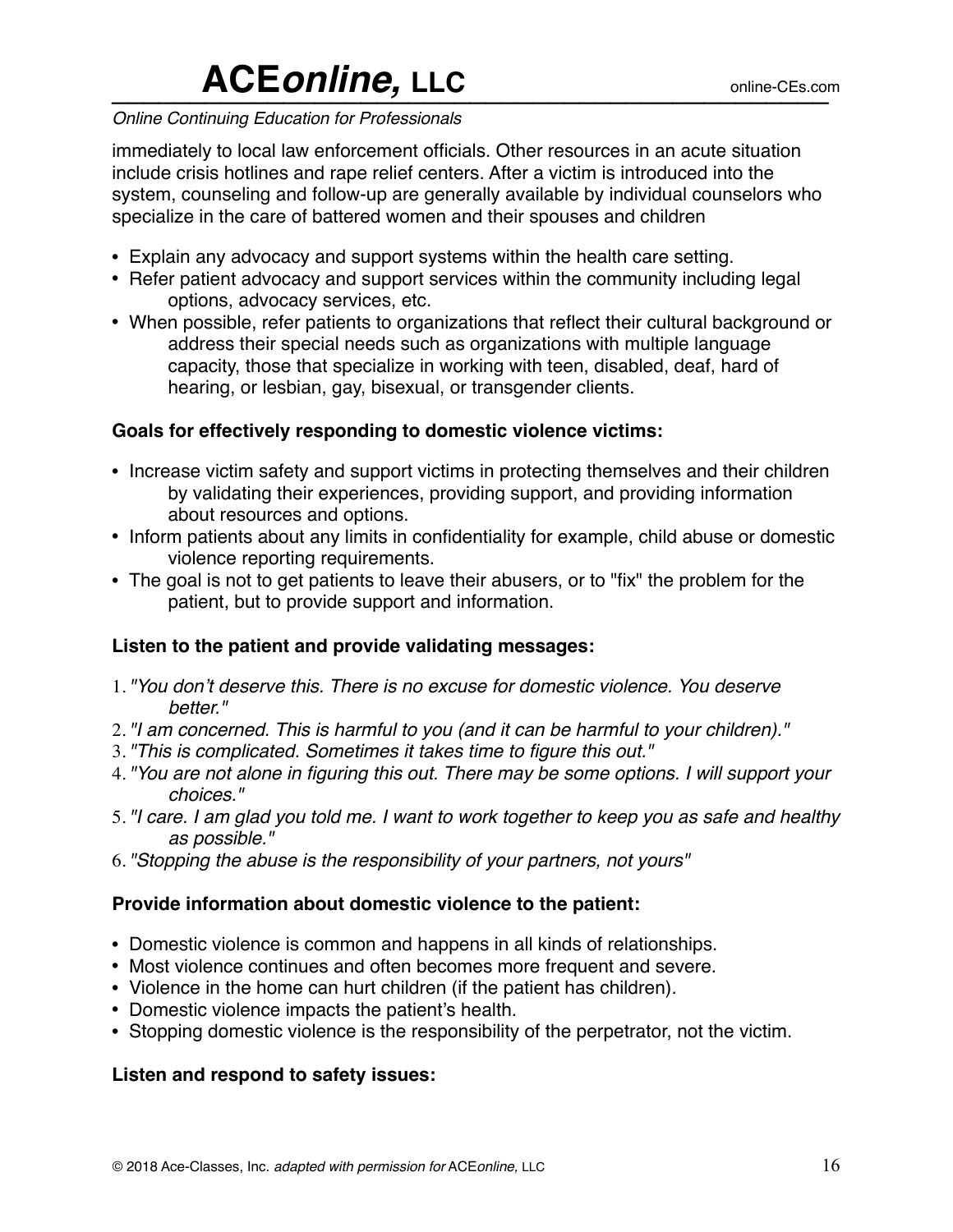*Online Continuing Education for Professionals*

- Show the patient a brochure about safety planning and go over it with her or him.
- Review ideas for how to keep information private and safe from the abuser.
- Offer the patient immediate access to an advocate 24 hour local, state, or national domestic violence hotline number.
- Offer to have a provider or advocate discuss safety then or at a later appointment.
- If the patient says she or he feels she or he is in danger, take this very seriously.
- If the patient is at high risk and is planning to leave the relationship, explain that leaving without telling the partner is the safest alternative.
- Make sure the patient has a safe place to go and encourage her or him to talk to an advocate.
- Reinforce patient's autonomy in making decisions regarding her treatment.

#### **Resources in Florida**

Florida has 42 certified domestic violence centers serving 67 counties. Because not all Florida cities served by domestic violence centers are listed below, you may also wish to try searching for your county to locate the domestic violence center that serves your area. To access the nearest domestic violence center by telephone, just dial 1-800-500-1119 and you will be connected to the domestic violence center nearest to you. The Florida Coalition Against Domestic Violence has the following programs:

- [Disability And Accessibility Program](http://www.fcadv.org/projects-programs/disabilities-program)
- [Economic Justice Initiative](http://www.fcadv.org/projects-programs/economic-justice-initiative)
- [Florida's Welfare Transition Program](http://www.fcadv.org/projects-programs/florida-welfare-transition-program)
- [Immigration & Domestic Violence](http://www.fcadv.org/projects-programs/immigration-domestic-violence)
- [INVEST Program](http://www.fcadv.org/projects-programs/invest-program)
- [Rural Initiative](http://www.fcadv.org/projects-programs/rural-initiative)
- [Primary Prevention](http://www.fcadv.org/projects-programs/primary-prevention)
- [Statewide Domestic Violence Fatality Review Team](http://www.fcadv.org/projects-programs/sdvfrt)
- [Survivor Listening Project](http://www.fcadv.org/projects-programs/survivor-listening-project)
- [Teens & Youth](http://www.fcadv.org/projects-programs/teen-dating-violence)

Please visit their website:<http://www.fcadv.org/centers>

#### **Injunctions/Restraining Orders**

Injunctions and Restraining orders (also known as "stay away" or protective orders) are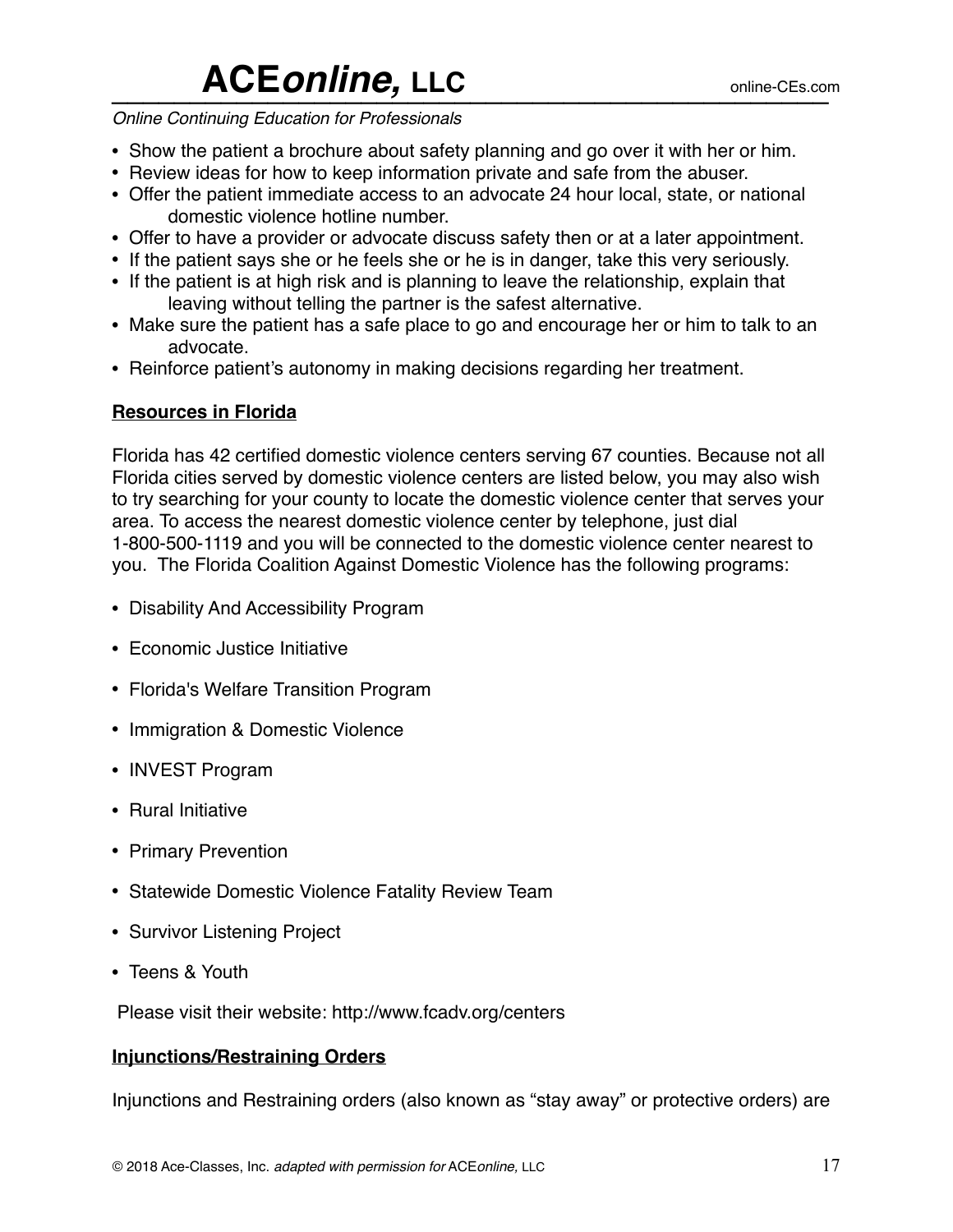*Online Continuing Education for Professionals*

intended to prevent offenders from further harassing, threatening or contacting the victims. Courts have made restraining orders widely available to domestic violence victims, whether or not they file a police report. Courts may issue a temporary (timelimited) restraining order even when the "party being restrained" is not present or represented. Protective relief may be temporary or permanent. Violation of these orders is now a criminal offense in all U.S. states.

An injunction of protection or restraining order is free in the state of Florida. It doesn't matter if you're a male or female, if you're a victim of domestic violence you qualify for protection needed to protect you. Under Florida law domestic violence is considered any form of assault, aggravated assault, battery, sexual assault, sexual battery, stalking, aggravated stalking, kidnapping, false imprisonment, and any physical harm or death that was caused by another house hold member. In order to file for an injunction you must have had at least one of these forms of violence committed toward you, or have reason to fear that they will occur. A common misunderstanding is that domestic violence can only happen between a husband and wife, this is not true.

- In order for an assault to be considered domestic violence the abuser and victim must be:
- Current husband, or wife
- An ex husband or ex wife
- A person related by blood or by marriage, such as a cousin, aunt, brother-in-law, and so on
- Any person who has lived in the same home as you, being part of the family, such as a roommate, boyfriend, girlfriend, and so on
- The mother or father of a child even if they have never been married, or never lived together

To obtain a retaining order the victim will need to visit the county courthouse in one of three counties, the county they live in, the county where the crime occurred, or the county where the abuser lives. Any of these three counties will do, but it must be one of the three. The victim will need to bring their driver's license or Florida I.D with them. Once they are at the courthouse they will need to ask the clerk at the information desk where to fill out an injunction for domestic violence. Each courthouse is different, but they all have a room for injunctions, and they will know what you're taking about. Once you get to the room you need you will be given an injunction of protection against domestic violence petition to fill out.

A Notary must sign the petition; and once the petition is completed, the victim will be given a temporary restraining order, which is good for no more then 15 days. A court representative within that time frame must serve the abuser. Once the abuser is served, both parties will need to appear before the judge. At the hearing the judge will make his/her ruling on whether or not a full **[restraining order](http://www.associatedcontent.com/topic/37591/restraining_order.html)** is necessary. The judge also at that point has the right to order temporary child support, and temporary **[custody](http://www.associatedcontent.com/theme/406/custody.html)** of a child. This will enforce that the abuser must stay away from both the victim and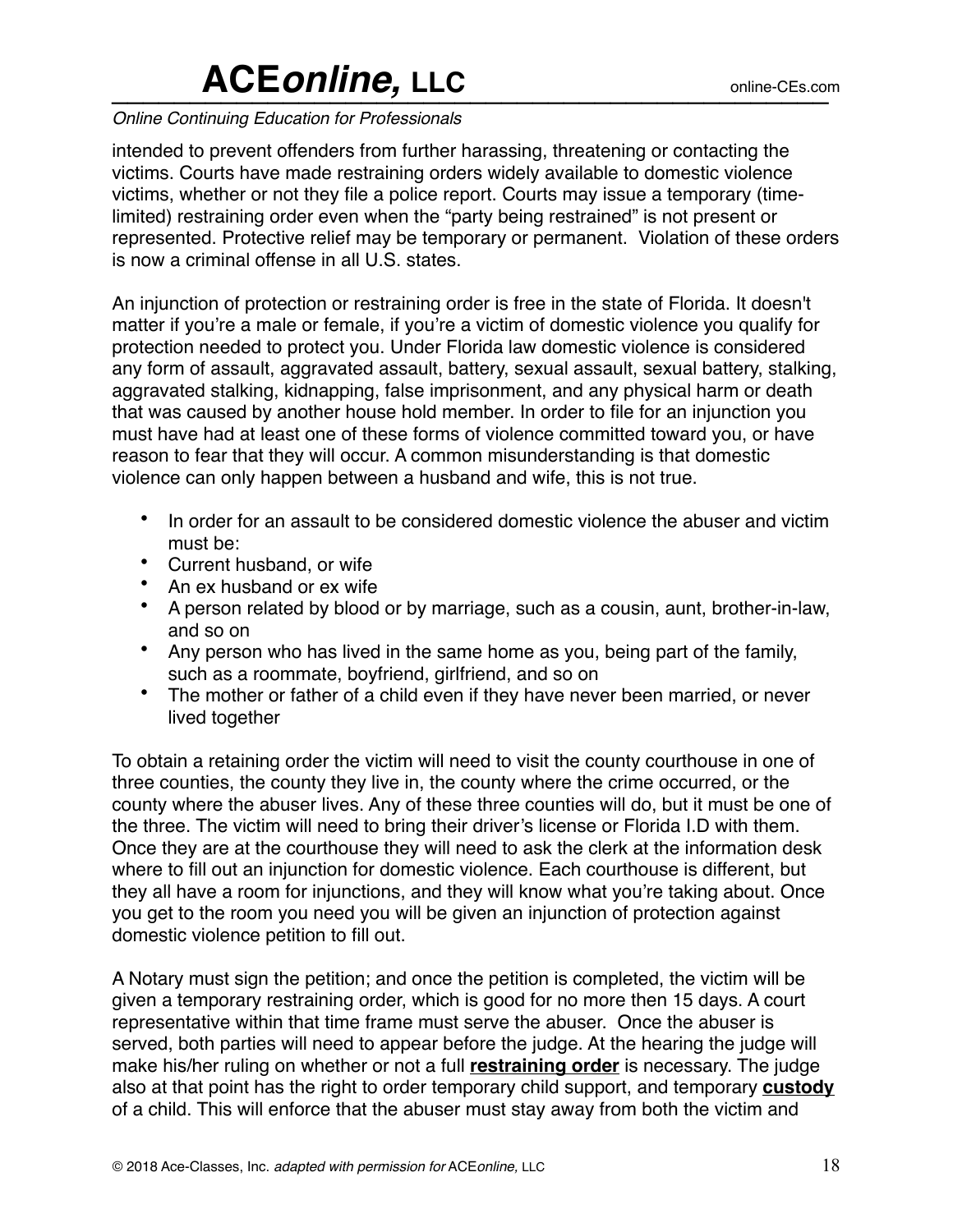*Online Continuing Education for Professionals*

shared children.

Both the temporary injunction and the full injunction work the same. The abuser must not be within so many yards of the victim at any time. The abuser cannot call, write, email, or try to make contact the victim through family or friends. If the abuser violates the **[restraining order](http://www.associatedcontent.com/topic/37591/restraining_order.html)** he or she will be arrested regardless.

# **Florida Protective Orders Laws 741.30 & 31 Chart**

|                            | Exclude from dwelling; enjoin contact; regarding minor    |  |  |  |  |  |
|----------------------------|-----------------------------------------------------------|--|--|--|--|--|
| <b>Activity Addressed</b>  | children: grant temporary custody visitations, temporary  |  |  |  |  |  |
| by Order                   | support; counseling; restrain from committing any acts of |  |  |  |  |  |
|                            | domestic violence                                         |  |  |  |  |  |
|                            | Ex parte temporary: maximum 15 days. General protective   |  |  |  |  |  |
| Duration of Order          | order: maximum 1 year, can reapply but maximum an         |  |  |  |  |  |
|                            | additional year each time                                 |  |  |  |  |  |
| Penalty for a              |                                                           |  |  |  |  |  |
| Violation of Order         | Misdemeanor in 1st degree                                 |  |  |  |  |  |
| Who May Apply for<br>Order | Any family or household member who is a victim of         |  |  |  |  |  |
|                            | domestic violence or one who has reasonable cause to      |  |  |  |  |  |
|                            | believe he or she is about to become victim               |  |  |  |  |  |
| Can Fees Be                | Yes                                                       |  |  |  |  |  |
| Waived?                    |                                                           |  |  |  |  |  |
| <b>Order Transmission</b>  | Within 24 hours of issuance                               |  |  |  |  |  |
| to Law Enforcement         |                                                           |  |  |  |  |  |
| Civil Liability for        | Civil contempt                                            |  |  |  |  |  |
| Violation of Order         |                                                           |  |  |  |  |  |

# **Related links for domestic violence and domestic abuse:**

[Healing Emotional and Psychological Trauma](http://www.helpguide.org/mental/emotional_psychological_trauma.htm): Symptoms, Treatment, and Recovery [Child Abuse and Neglect](http://www.helpguide.org/mental/child_abuse_physical_emotional_sexual_neglect.htm): Warning Signs of Abuse and How to Report It [Elder Abuse and Neglect](http://www.helpguide.org/mental/elder_abuse_physical_emotional_sexual_neglect.htm): Warning Signs, Risk Factors, Prevention, and Help Florida Coalition against Domestic Violence 1-800-500-1119, [http://www.fcadv.org/](http://www.fcadv.org/centers) [centers](http://www.fcadv.org/centers)

Florida Coalition against Sexual Violence 1-888-956-RAPE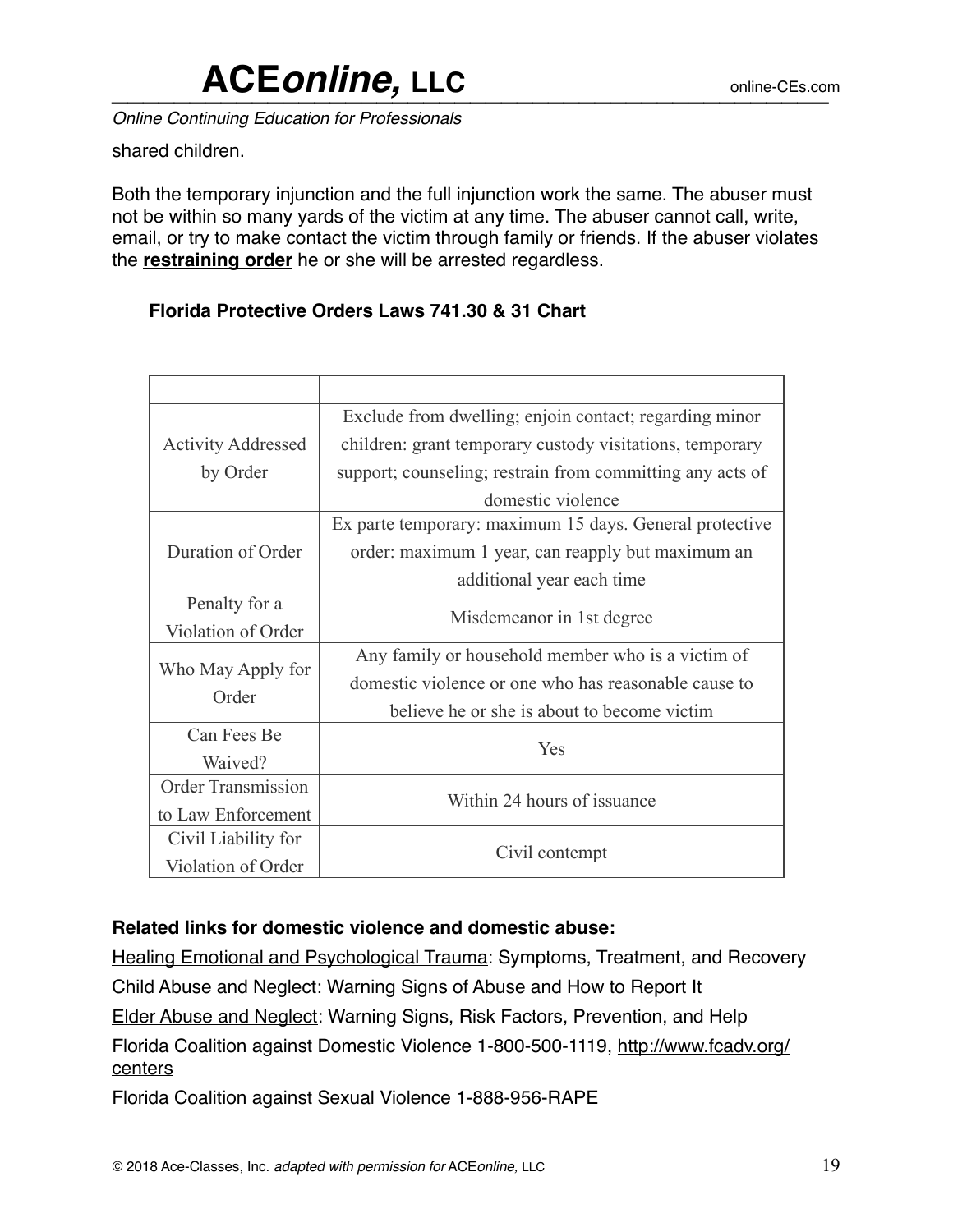*Online Continuing Education for Professionals*

National Domestic Violence Hotline 1-800-787-3224

National Sexual Violence Resource Center [www.nsvrc.org](http://www.nsvrc.org)

Florida Department of Children and Families: [http://www.myflfamilies.com/service](http://www.myflfamilies.com/service-programs/domestic-violence)[programs/domestic-violence](http://www.myflfamilies.com/service-programs/domestic-violence)

#### **Resources:**

CDC Center for Disease Control: [http://www.cdc.gov/ncipc/pub-res/images/](http://www.cdc.gov/ncipc/pub-res/images/ipvandsvscreening.pdf) [ipvandsvscreening.pdf](http://www.cdc.gov/ncipc/pub-res/images/ipvandsvscreening.pdf)

Florida Statutes 741

Florida Coalition against Domestic Violence: <http://www.fcadv.org/centers>

Florida Department of Children and Families: [http://www.myflfamilies.com/service](http://www.myflfamilies.com/service-programs/domestic-violence)[programs/domestic-violence](http://www.myflfamilies.com/service-programs/domestic-violence)

Joint Commission on Accreditation of Healthcare Organizations (JCAHO). Comprehensive Accreditation Manual for Hospitals, Update 3. 1997. p. PE-10-PE-34.

National Association of Social Workers: [http://www.socialworkers.org/pressroom/events/](http://www.socialworkers.org/pressroom/events/domestic_violence/assessment.asp) [domestic\\_violence/assessment.asp](http://www.socialworkers.org/pressroom/events/domestic_violence/assessment.asp)

United States Department of Justice Office of Domestic Violence: [http://](http://www.ovw.usdoj.gov/domviolence.htm) [www.ovw.usdoj.gov/domviolence.htm](http://www.ovw.usdoj.gov/domviolence.htm)

## **Contributors**

## **B. Jones, BA, JD., Esq.**

Ms. Jones, has a Bachelors in Psychology (Cum Laude) and a Juris Doctor in Law. She is an attorney licensed by the Florida Bar with a focus on healthcare/mental health law. While in law school she received numerous accolades such as: Pro Bono Honor Program, Gold Level (300+ Pro Bono Hours), ILSA Journal of International & Comparative Law, Junior Staff Editor Dean's List (Fall 2011; Winter 2014. B. Jones was the research assistant to Nova Southeastern, Law Professor, Elena Langan and assisted with nomenclature changes to family law statutes around the country, searched relevant court decisions, statutory changes and journal articles. She has experience working in Florida Chapter 39 (Dependency) and Chapter 397 (Marchman Act)